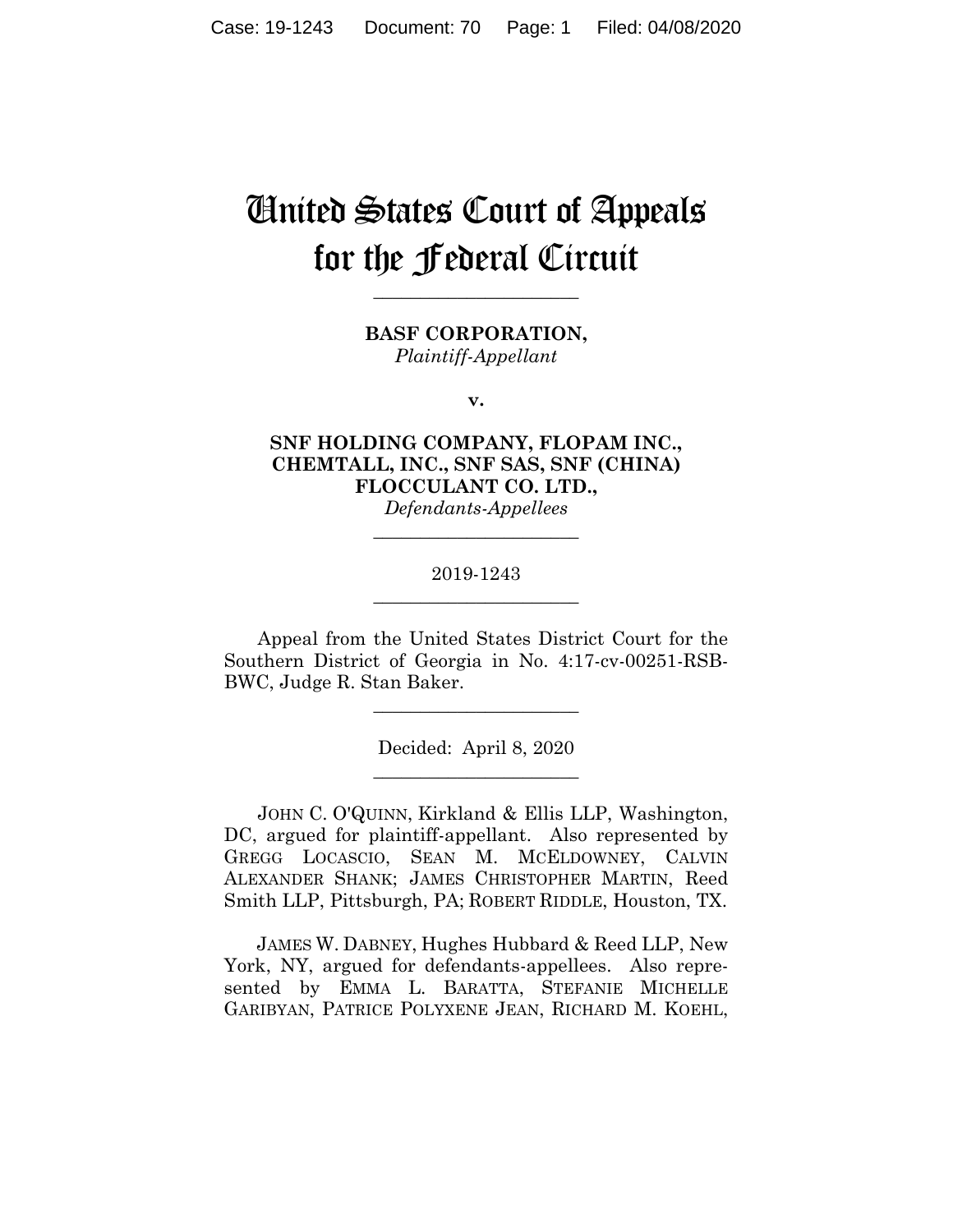DAVID E. LANSKY, MICHAEL M. POLKA; KHUE V. HOANG, Reichman Jorgensen LLP, New York, NY.

 $\mathcal{L}_\text{max}$  and  $\mathcal{L}_\text{max}$  and  $\mathcal{L}_\text{max}$  and  $\mathcal{L}_\text{max}$ 

# Before LOURIE, MOORE, and CHEN, *Circuit Judges*.

# LOURIE, *Circuit Judge*.

BASF Corporation appeals from a decision of the United States District Court for the Southern District of Georgia, granting summary judgment that claims 1 and 3– 7 of U.S. Patent 5,633,329 (the "'329 patent") are invalid as anticipated and that claim 2 is invalid as obvious. *See BASF Corp. v. SNF Holding Co.*, No. 4:17-cv-00251-RSB-BWC (S.D. Ga. Oct. 4, 2018), ECF No. 355 ("*Decision*"). The district court concluded that a process performed by a third party, Celanese Corporation's "Sanwet® Process," evidenced prior art knowledge and use of the patented invention within the meaning of 35 U.S.C. § 102(a), and further constituted both a public-use bar and an on-sale bar to the patented invention under 35 U.S.C. § 102(b).1

For the reasons set forth below, we disagree and hold that the Sanwet® Process does not create an on-sale bar to the '329 patent under § 102(b). We also conclude that the district court misinterpreted § 102(a) and the public-use bar of § 102(b), and that under the proper legal standard, genuine issues of material fact preclude the entry of summary judgment on those issues. Accordingly, the judgment of the district court is reversed, and the case is remanded for further proceedings.

<sup>1</sup> The '329 patent was filed in 1996 and issued in 1997, so pre-AIA 35 U.S.C. § 102 applies. *See* Leahy–Smith America Invents Act ("AIA"), Pub. L. No. 112–29, § 3(c), 125 Stat. 284, 293 (2011) (explaining that the pre-AIA version of the Patent Act generally applies to patents with effective filing dates before March 16, 2013).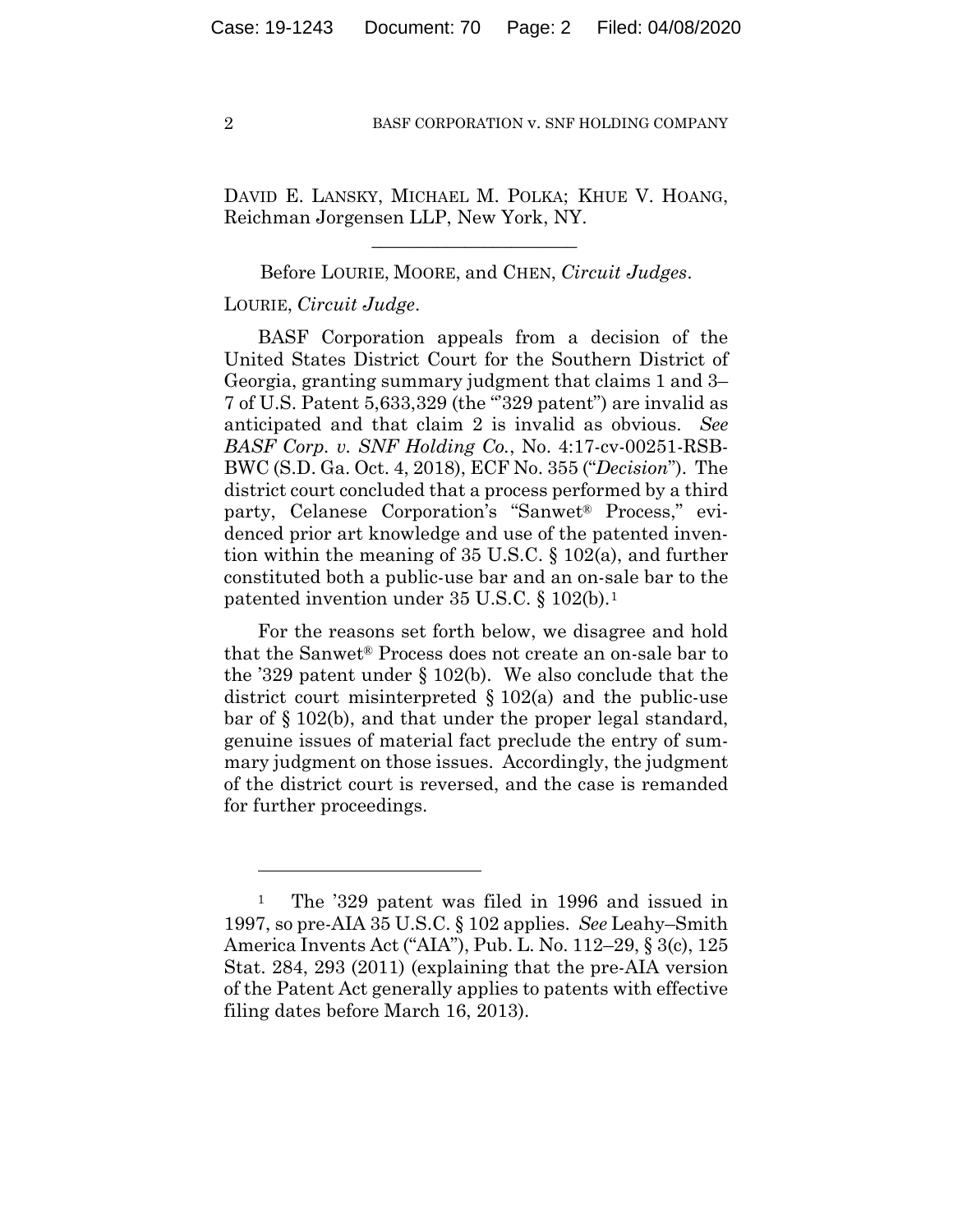3

# **BACKGROUND**

BASF owns the '329 patent, which is directed to an improved process for preparing high-molecular-weight polymers, specifically those synthesized by polymerization of water-soluble, monoethylenically unsaturated monomers. These polymers are used as super-absorbers in various fields, such as waste treatment, paper manufacturing, and mining. The '329 patent discloses that the polymers "are frequently of sticky consistency," col. 1 ll. 29–30, and adhere to the walls of the reactor. Prior art methods of discharging the reaction mixture through mechanical means, by injection of a separating liquid, or by injection of an inert gas had each proven unsatisfactory. Id. col. 1 ll. 14–64. Mechanical means of forcibly discharging the reaction mixture, like pistons, tended to damage the reactor walls; separating liquids contaminated the reaction mixture; and inert gas was ineffective because it would blow through gaps between the polymer mixture and the reactor wall. Id. col. 1 ll. 36-41, 55-64.

To solve this problem, the '329 patent discloses adding a conical taper with specific dimensions to the bottom end of a tubular reactor. The patent's drawing illustrates the invention:

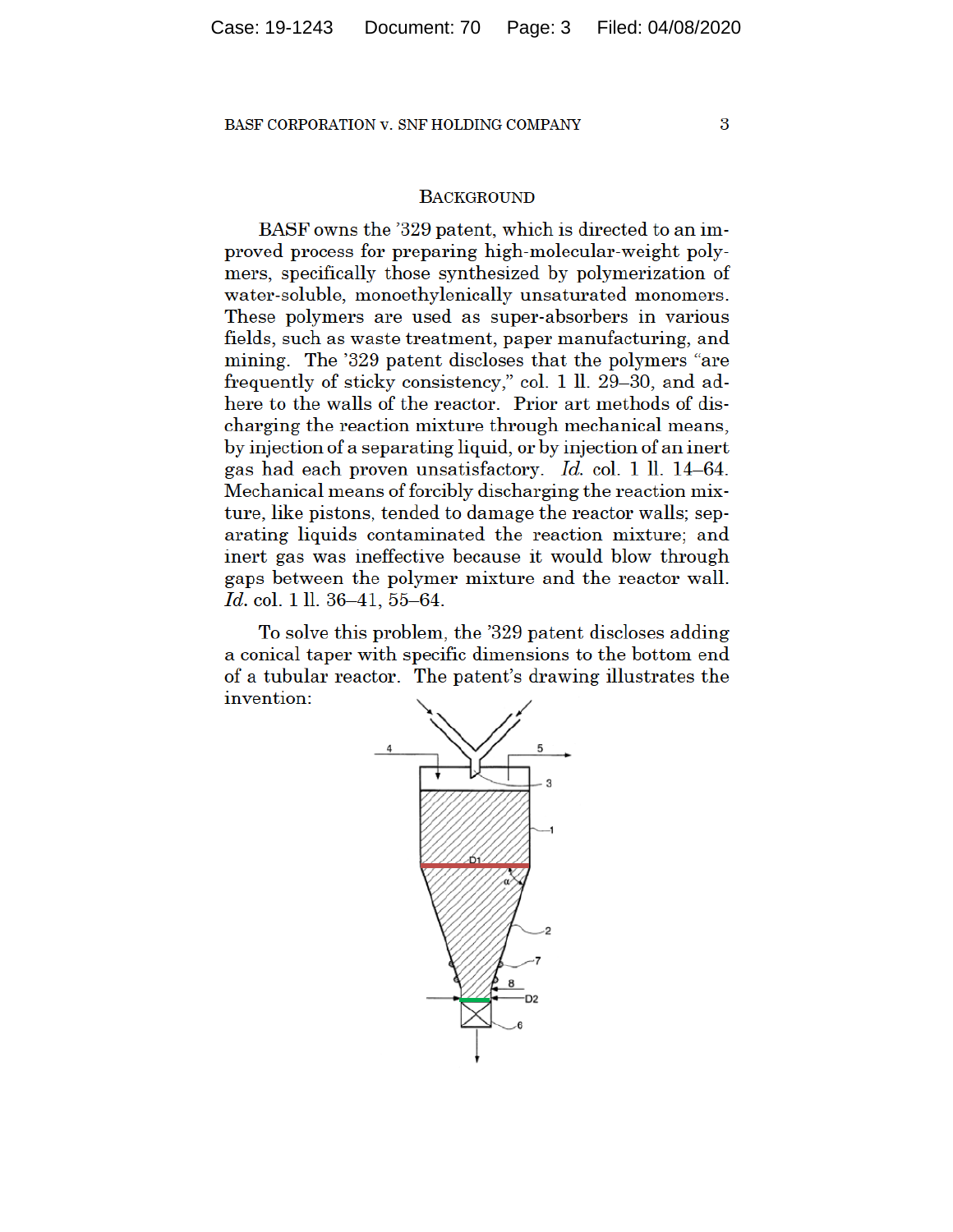D1 (in red) represents the diameter of the reactor, D2 (in green) represents the diameter of the end of the conical taper, and α represents the angle between D1 and the wall of the conical taper. The conical taper starts at D1 and ends at D2. Claim 1 is representative<sup>2</sup>:

1. A process for preparing high molecular weight polymers, which comprises polymerizing water-soluble, monoethylenically unsaturated monomers and, if desired, crosslinkers which contain at least two nonconjugated, ethylenically unsaturated double bonds in the molecule, and, if desired, waterinsoluble monoethylenically unsaturated monomers in aqueous solution in the presence of polymerization initiators

in a tubular reactor which has a conical taper at the end, the ratio of the diameter of the reactor (D1) to the diameter at the end of the conical taper of the reactor (D2) being from 2:1 to 25:1 and the angle between D1 at the start of the conical taper and the inner cone wall being >45° and <90°, and

removing the gelatinous reaction mixture by injection of an inert gas.

In 2014, BASF filed a complaint in the United States District Court for the Southern District of Texas alleging infringement of the '329 patent by SNF Holding Company, Flopam Inc., Chemtall Inc., SNF SAS, and SNF (China) Flocculant Co. Ltd. (collectively, "SNF"). *See BASF Corp.* 

<sup>2</sup> While BASF argues claim 2 separately on the issue of obviousness in view of the Sanwet® Process, we do not reach that issue in deciding this appeal. We also do not reach BASF's argument that genuine issues of material fact preclude summary judgment of anticipation even in the event that the Sanwet® Process is prior art.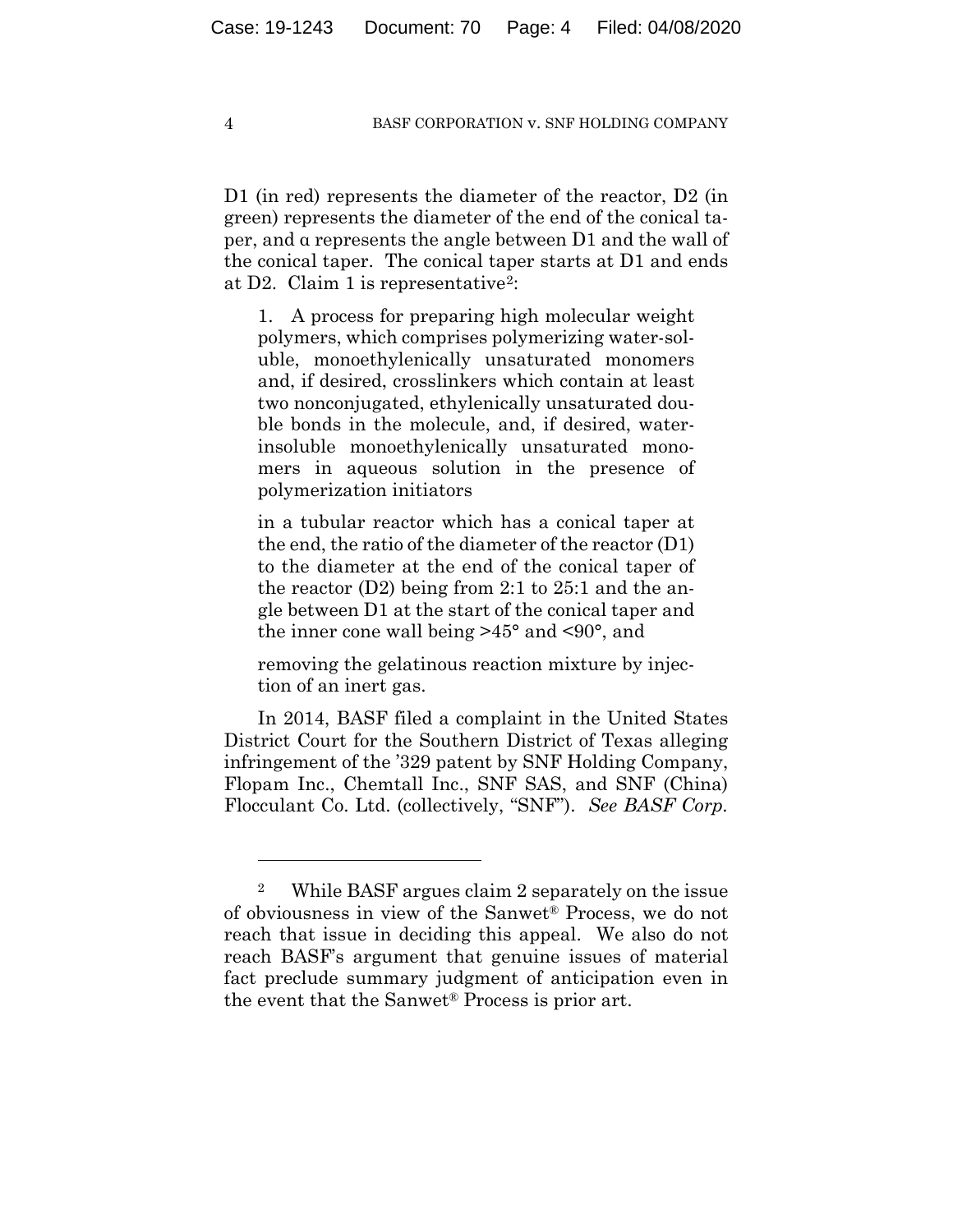*v. SNF Holding Co.*, No. 4:14-cv-02733 (S.D. Tex. Sept. 23, 2014).3 SNF filed a petition in the U.S. Patent and Trademark Office for *inter partes* review of all claims of the '329 patent in January 2015, and the district court stayed this action. The Patent Trial and Appeal Board then held in a final written decision that SNF failed to prove any claim unpatentable on the ground of obviousness, *SNF Holding Co. v. BASF Corp.*, No. IPR2015-00600, 2016 WL 8944638, at \*10 (P.T.A.B. Aug. 2, 2016), and we affirmed, *SNF Holding Co. v. BASF Corp.*, 698 F. App'x 1034 (Fed. Cir. 2017).

After the Board's decision, SNF filed a motion for summary judgment of invalidity, asserting that the Sanwet® Process anticipates claims 1 and 3–7 and renders claim 2 obvious. The Sanwet® Process was created in Japan by Sanyo Chemical Industries Ltd. to manufacture superabsorbent polymers. Like the claimed invention, the Sanwet® Process is a method for manufacturing highmolecular-weight polymers by polymerizing water-soluble, monoethylenically unsaturated monomers in aqueous solution in the presence of polymerization initiators.

In 1985, Sanyo and Celanese entered into a license agreement that provided Celanese with an exclusive license to make, use, and sell certain of Sanyo's superabsorbent polymers in the Americas. In addition, Sanyo furnished Celanese with extensive technical information about the Sanwet® Process, dispatched technical personnel to assist Celanese with plant start-up, and guaranteed that Celanese's Portsmouth, Virginia, plant would achieve the same performance as Sanyo's own plant in Japan. Celanese was obligated to protect the secrecy of Sanyo's

<sup>3</sup> In December 2017, the United States District Court for the Southern District of Texas granted SNF's motion to transfer venue to the United States District Court for the Southern District of Georgia.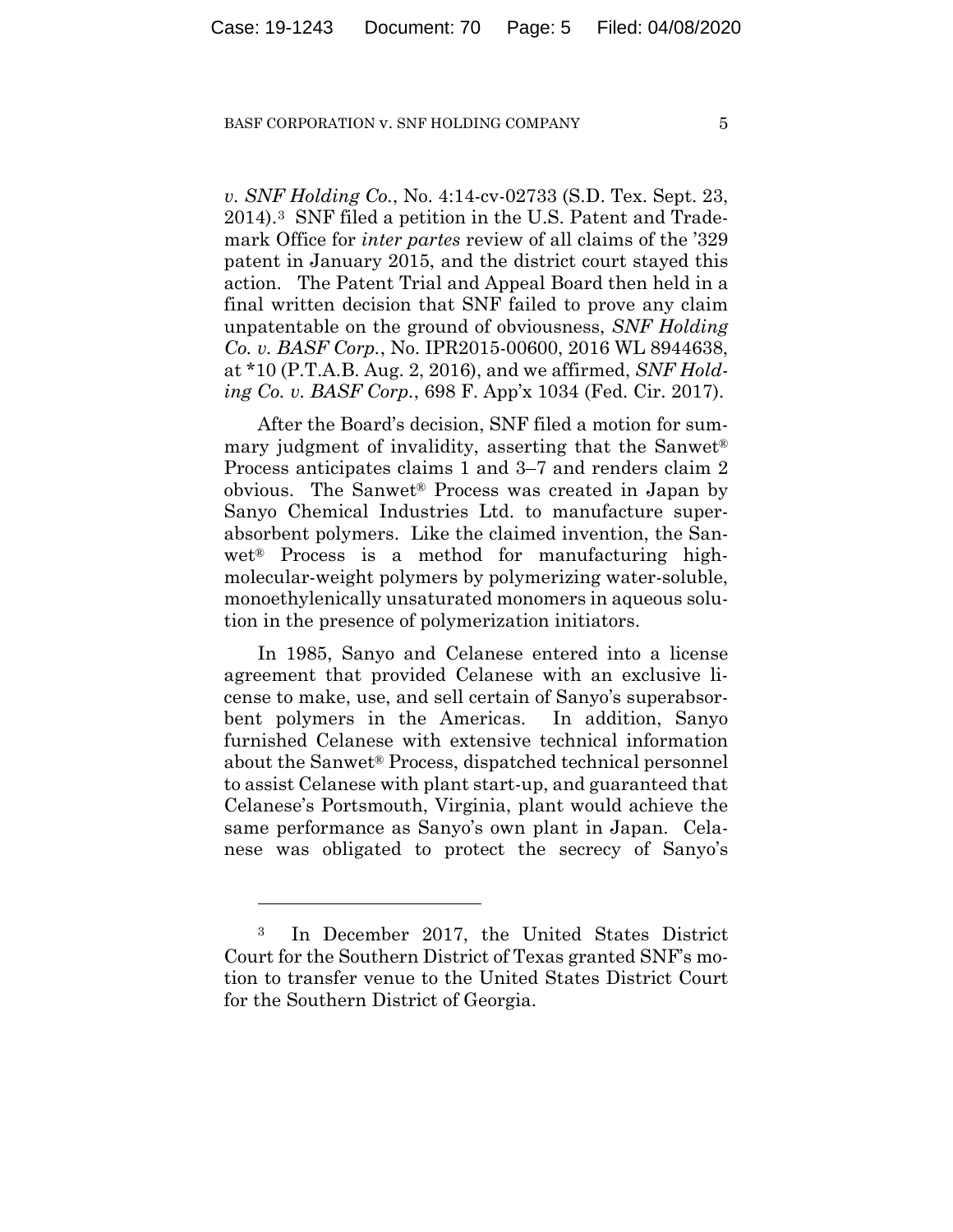confidential information for ten years and was only allowed to disclose such information to its employees and subcontractors to the extent necessary to build and operate the plant. These employees and subcontractors were in turn required to sign confidentiality agreements. The license was paid up as of 1995, and the agreement terminated in 1997.

In its summary judgment order, the district court agreed with SNF that "one person's use or knowledge" is all that is required for an invention to be "known or used" by others under § 102(a), and "whether prior use is secret or confidential is immaterial." *Decision*, slip op. at 22–23. Under that standard, it found no genuine dispute that the Sanwet® Process was known and used in the United States by Celanese, Hoechst AG—which acquired Celanese in 1987—and agents of Celanese, Hoechst, and Sanyo, as evidenced by the technical information Sanyo provided Celanese and the extensive operation of the Portsmouth plant before the '329 patent's priority date of January 31, 1995. *Id.* at 24–25.

The district court also granted summary judgment of invalidity on both the public-use and on-sale bars of § 102(b).4 It found no genuine dispute that Celanese commercially exploited the Sanwet® Process before the critical date, and that its use was "in many respects accessible to the public." *Decision*, slip op. at 28–29 (noting that Celanese and Hoechst gave tours of the Portsmouth plant and that a newspaper article depicted the plant's interior). For the on-sale bar, the district court concluded that the license agreement, together with Sanyo's technical information and in-person operations assistance, amounted to a sale, rather than just a license, because "the transmission of the

<sup>4</sup> The district court dismissed as moot BASF's crossmotion for partial summary judgment of validity. *Decision*, slip op. at 35.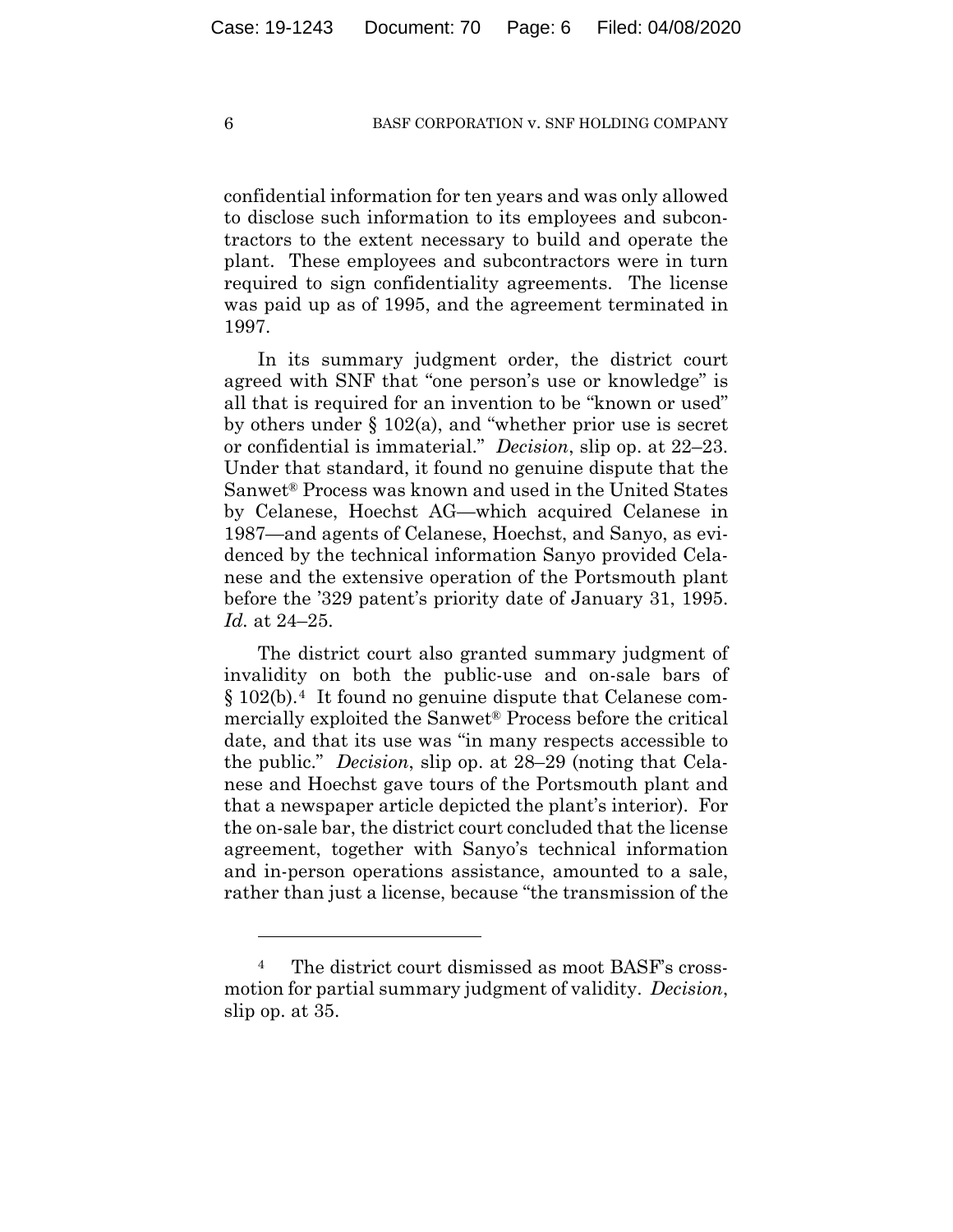process description to a user with the ability to perform the process constitutes putting the process 'on-sale.'" *Id.* at 30– 31 (citing *Minton v. Nat'l Ass'n of Sec. Dealers, Inc.*, 336 F.3d 1373, 1378 (Fed. Cir. 2003)).

This appeal followed. We have jurisdiction pursuant to 28 U.S.C. § 1295(a)(1).

## **DISCUSSION**

We review a district court's grant of summary judgment according to the law of the regional circuit. *Kaneka Corp. v. Xiamen Kingdomway Grp.*, 790 F.3d 1298, 1303 (Fed. Cir. 2015) (citing *Halo Elecs., Inc. v. Pulse Elecs., Inc.*, 769 F.3d 1371, 1377 (Fed. Cir. 2014)). In the Eleventh Circuit, summary judgment is reviewed *de novo*, considering all evidence in the light most favorable to the nonmoving party. *Sears v. Roberts*, 922 F.3d 1199, 1205 (11th Cir. 2019) (citing *Hamilton v. Southland Christian School, Inc.*, 680 F.3d 1316, 1318 (11th Cir. 2012)). Summary judgment must be granted "if the movant shows that there is no genuine dispute as to any material fact and the movant is entitled to judgment as a matter of law." Fed. R. Civ. P. 56(a). But "at the summary judgment stage the judge's function is not himself to weigh the evidence and determine the truth of the matter but to determine whether there is a genuine issue for trial." *Anderson v. Liberty Lobby, Inc.*, 477 U.S. 242, 249 (1986).

Patent invalidity is an affirmative defense to an action for infringement. 35 U.S.C. § 282(b). The statutory presumption of patent validity imposes the burden of persuasion on the defendant, *id.* § 282(a), and factual propositions and inferences underlying an invalidity defense must be proven by clear and convincing evidence. *Microsoft Corp. v. i4i Ltd. P'ship*, 564 U.S. 91, 95 (2011).

Pre-AIA 35 U.S.C. § 102 sets forth several conditions of patentability, including novelty (subsections (a), (e), (f), and (g)) and loss-of-right provisions which may,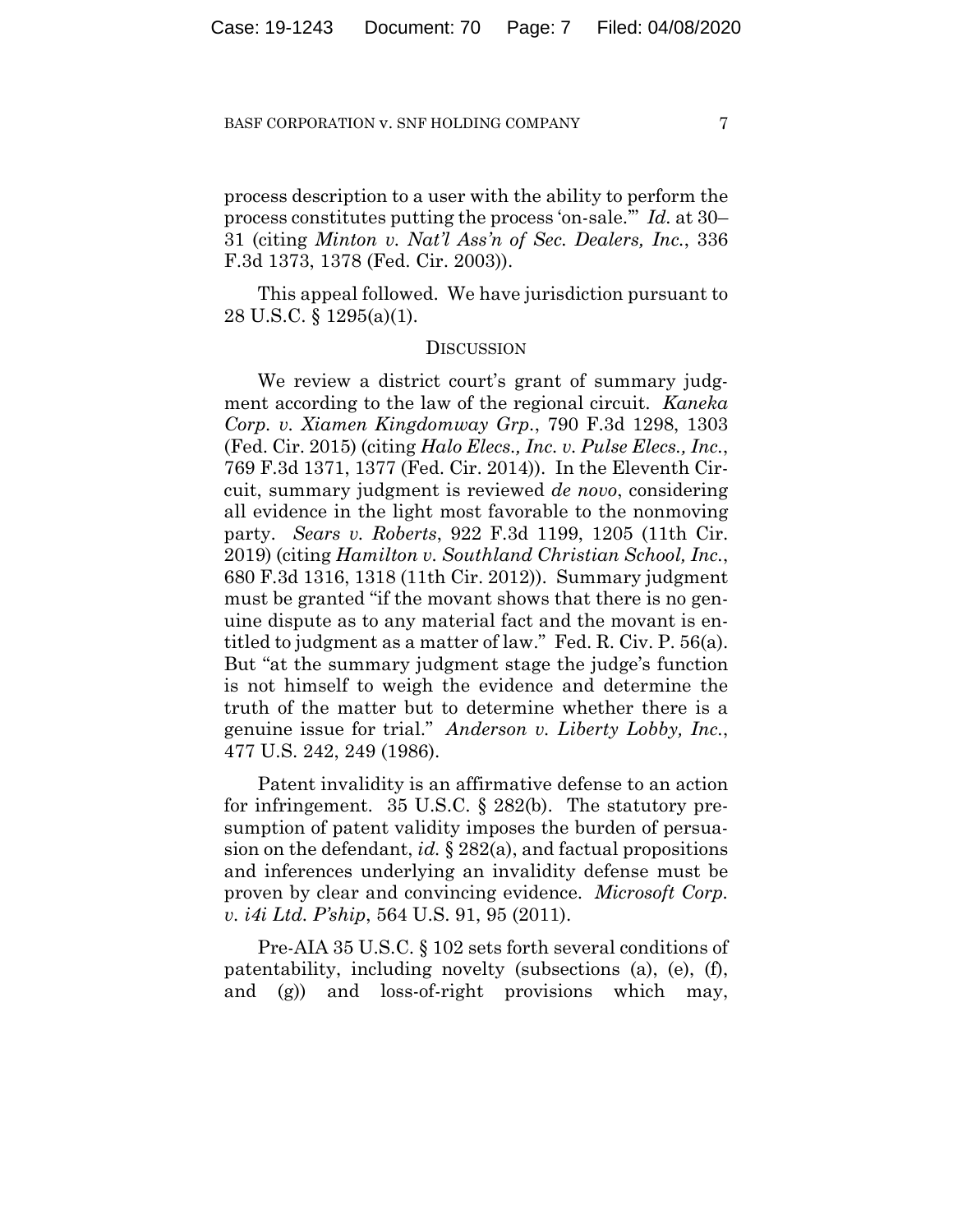notwithstanding the novelty of an invention, bar a patent, *id.* (subsections (b), (c), and (d)). It provides that "[a] person shall be entitled to a patent unless," *inter alia*, "(a) the invention was known or used by others in this country" before the applicant's invention, or "(b) the invention was . . . in public use or on sale in this country" more than one year before the applicant's filing date. Anticipation is a question of fact, *Duncan Parking Techs., Inc. v. IPS Grp., Inc.*, 914 F.3d 1347, 1357 (Fed. Cir. 2019) (citing *In re Gleave*, 560 F.3d 1331, 1334–35 (Fed. Cir. 2009)), but our interpretation of the Patent Act is a question of law, *see, e.g.*, *Power Integrations, Inc. v. Semiconductor Components Indus., LLC*, 926 F.3d 1306, 1313–14 (Fed. Cir. 2019) (citing *Unwired Planet, LLC v. Google Inc.*, 841 F.3d 1376, 1379 (Fed. Cir. 2016)).

# I. § 102(a) Prior Knowledge or Use

BASF first argues that the district court misinterpreted the phrase "known or used" in § 102(a) and erroneously disregarded the confidentiality of Celanese's knowledge and use. In BASF's view, knowledge or use that is not publicly accessible does not qualify as prior art under § 102(a), and knowledge or use protected by confidentiality obligations is not publicly accessible. Because confidentiality agreements applied to both the technical information Sanyo provided Celanese concerning the Sanwet® Process and Celanese's performance of that process in the Portsmouth plant, BASF contends that neither is available as evidence of prior art knowledge or use.

SNF responds that it has long been held that a single person's knowledge or use is sufficient to defeat novelty. *See* Appellee Br. at 8–9 (citing *Gayler v. Wilder*, 51 U.S. (10 How.) 477, 498 (1850); *Coffin v. Ogden*, 85 U.S. (18 Wall.) 120, 124–25 (1873); *UCB, Inc. v. Watson Labs. Inc.*, 927 F.3d 1272, 1289–91 (Fed. Cir. 2019)). As a result, SNF argues, the existence of a confidentiality restriction, or any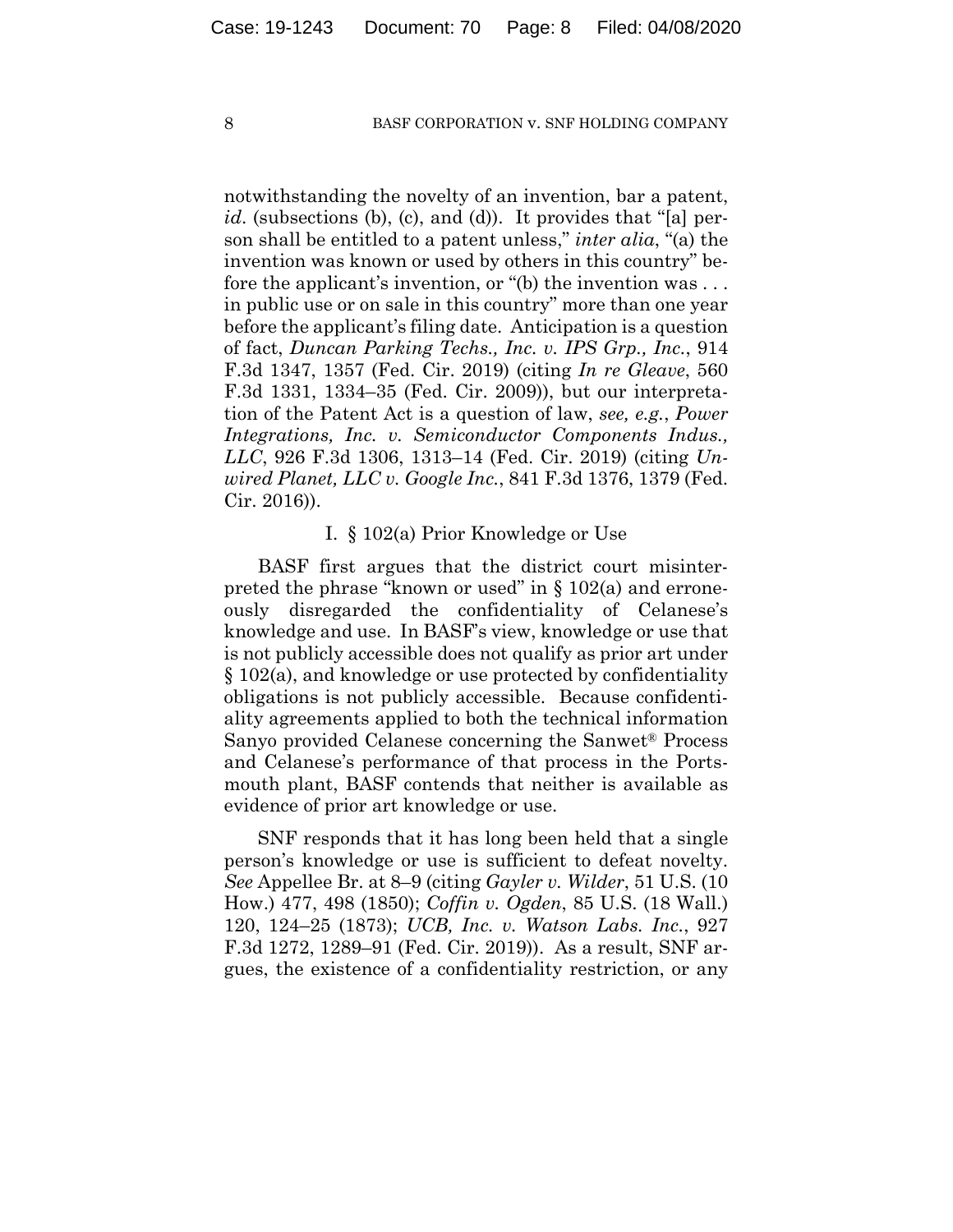other injunction of secrecy, upon those having knowledge of the invention is "simply extraneous." Appellee Br. 30.

We agree with BASF that the district court's interpretation of § 102(a) was erroneous. This court has uniformly interpreted the "known or used" prong of  $\S 102(a)$  to mean "knowledge or use which is accessible to the public." *Carella v. Starlight Archery & Pro Line Co.*, 804 F.2d 135, 139 (Fed. Cir. 1986); *accord Woodland Tr. v. Flowertree Nursery, Inc.*, 148 F.3d 1368, 1370 (Fed. Cir. 1998) (quoting *Carella*, 804 F.2d at 139), *and Minn. Mining & Mfg. Co. v. Chemque, Inc.*, 303 F.3d 1294, 1306 (Fed. Cir. 2002).

Our understanding traces back to our predecessor court, *see In re Borst*, 345 F.2d 851, 854 (CCPA 1965), which, in turn, derived its precedent from decisions of the Supreme Court, including *Coffin* and *Gayler*, and took guidance from renowned holdings of one of our sister circuits, *see, e.g.*, *Metallizing Eng'g Co. v. Kenyon Bearing & Auto Parts Co.*, 153 F.2d 516 (2d Cir. 1946) (Hand, J.); *Gillman v. Stern*, 114 F.2d 28 (2d Cir. 1940) (Hand, J.).

The Patent Acts of 1790, ch. 7, § 1, 1 Stat. 109, 110, and 1793, ch. 11, § 1, 1 Stat. 318, 319, created the original novelty requirement: that an invention could not be patented if it had been previously "known or used." In *Pennock v. Dialogue*, 27 U.S. (2 Pet.) 1 (1829), the Supreme Court confronted the practical difficulties of treating the conduct of inventors and third parties equivalently for the purposes of novelty. A strict construction of "known or used" would apply to the inventor's own pre-filing knowledge and use, as well as that of the people he engaged to assist him. Thus, a patent's novelty would often be defeated by its own reduction to practice. To avoid such a result, the Court interpreted "known or used" as implicitly limited to knowledge or use "by the public," *id.* at 19, which was later codified in the Patent Act of 1836 as "by others," before the date of invention. Ch. 357, § 6, 5 Stat. 117, 119.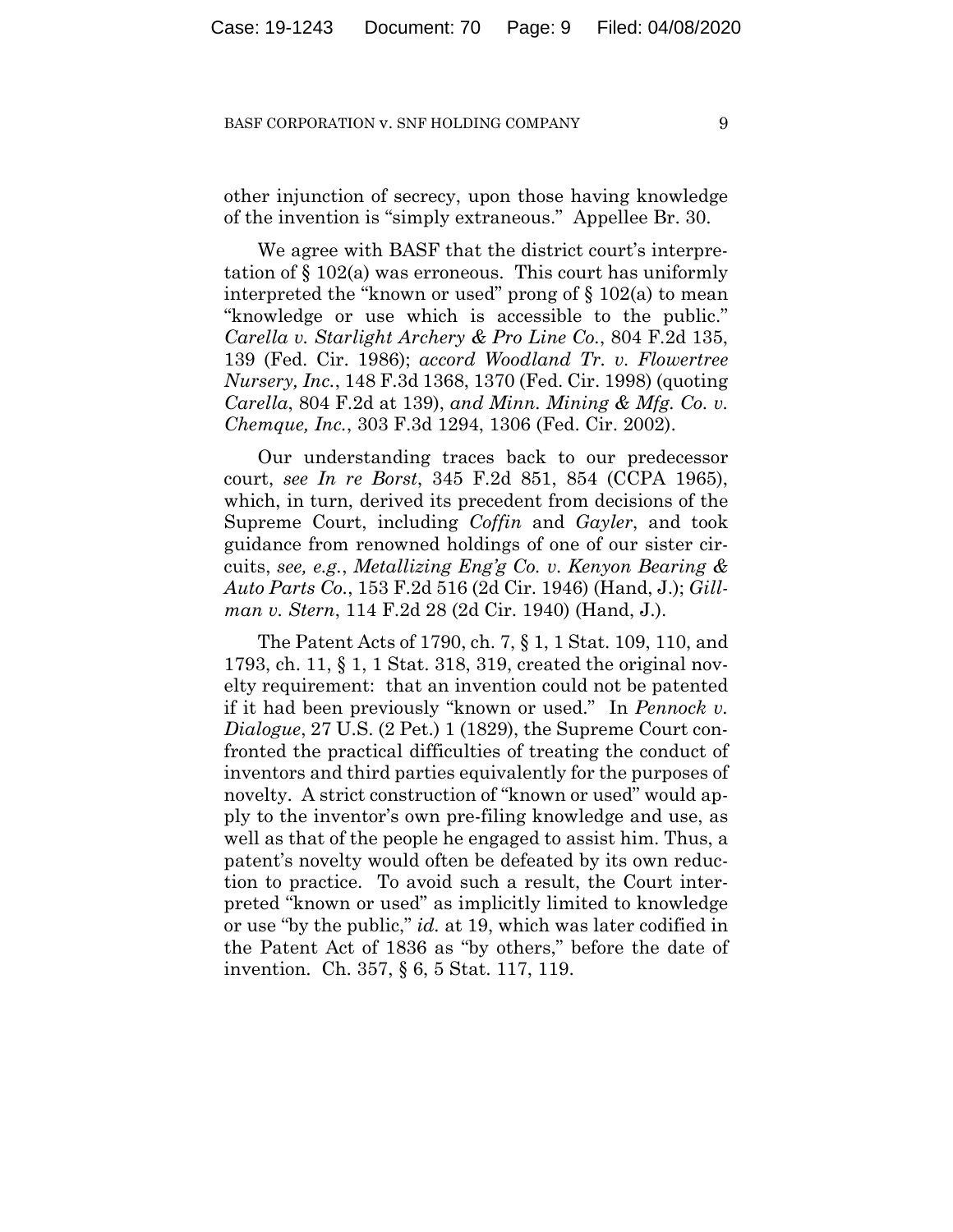The Supreme Court recognized, however, that its interpretation created a new problem. If the inventor's knowledge and use were so exempted, he could publicly use and sell his invention until "the danger of competition should force him to secure the exclusive right," thereby extending his effective exclusivity beyond the term provided by the statute. *Pennock*, 27 U.S. (2 Pet.) at 19. *Pennock* exemplifies that problem; there, the inventor publicly used and sold his invention for seven years before filing a patent application. *Id.* at 8. As a result, the Supreme Court interpreted the novelty requirement to also bar an inventor who publicly used or sold his invention from later obtaining a patent. *Id.* at 23–24 ("[The inventor's] voluntary act or acquiescence in the public sale and use is an abandonment of his right . . . ."). Congress codified this distinction between novelty and statutory bars in the Patent Act of 1836. Under that act, public use or sale of the invention before the inventor's filing date barred a patent, but only if done "with [the inventor's] consent or allowance." Ch. 357, § 6, 5 Stat. 117, 119. This provision was later modified to apply to public-use or on-sale activities of other parties as well. *See* Patent Act of 1870, ch. 230, § 24, 16 Stat. 198, 201; *see also Andrews v. Hovey*, 123 U.S. 267, 274 (1887).

SNF contends that, by knowledge or use "accessible to the public," *Gayler*, 51 U.S. (10 How.) at 497, the Supreme Court meant "existing" knowledge of any kind, secret or not, Appellee Br. 24, and provided an exception to the normal rule that a patentee must be the first inventor only in the rare circumstance where the prior knowledge and use had been forgotten at the time of the patentee's invention.

We disagree. In *Gayler*, the Supreme Court affirmed a jury verdict for the patentee of no prior use or knowledge where the prior user "had not made his discovery public, but had used it simply for his own private purpose." 51 U.S. (10 How.) at 496. It held that the jury's finding that the prior user's device was "finally forgotten or abandoned" defeated the defendant's prior knowledge and use defense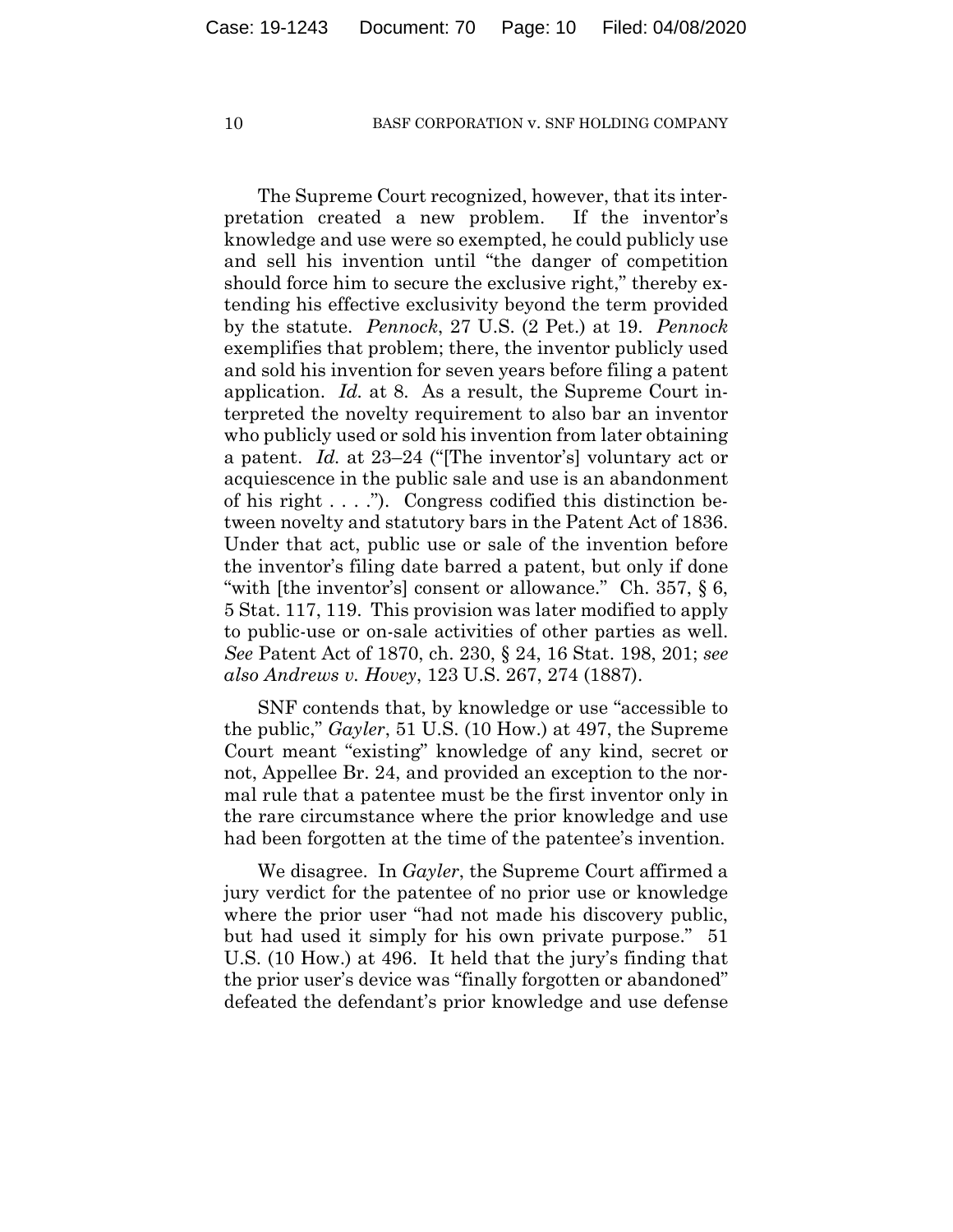because the patentee was similar to "the discoverer of a lost art," and "whatever benefit any individual may derive from [the invention] . . . , he owes entirely to [the patentee]." *Id.*  at 497–98.

*Gayler* has long been held to rest on a broader principle than SNF advances: that one who invents something previously known or used in a literal sense, but which has been forgotten, abandoned, concealed, or otherwise "lost," is the first to "enrich[] the art" by his disclosure and is therefore the original inventor. *Gillman*, 114 F.2d at 31. Prior knowledge or use that is not accessible to the public "upon reasonable inquiry," *Gayler*, 51 U.S. (10 How.) at 497, confers no benefit on the public, and thus does not suffice as a defense under § 102(a). In drafting the Patent Act of 1952, ch. 950, 66 Stat. 792, Congress "recogniz[ed] that the interpretation [of  $\S 102(a)$ ] by the courts excludes various kinds of private knowledge not known to the public." H.R. Rep. No. 82-1923, at 6 (1952), *reprinted in* 1952 U.S.C.C.A.N. 2394, 2399; *see also* P.J. Federico, *Commentary on the New Patent Act* (1954), 35 U.S.C.A. 1 (West 1954), *reprinted in* 75 J. PAT. TRADEMARK OFF. SOC'Y 161, 178 (1993) (noting that Congress did not intend to change these "narrowing interpretations"). Our precedent is in accordance with these authorities. *See Woodland Tr.*, 148 F.3d at 1370.

SNF is correct that "[p]rior knowledge and use by a single person is sufficient." *UCB*, 927 F.3d at 1289 (quoting *Coffin*, 85 U.S. (18 Wall.) at 124). But "[t]he number is immaterial," *Coffin*, 85 U.S. (18 Wall.) at 125, and where the prior user has successfully concealed his work from the public, such prior knowledge or use is unavailable as prior art because the prior user has "not contributed to the store of knowledge" in the art, *Woodland Tr.*, 148 F.3d at 1370. As we have noted in the context of the § 102(b) public-use bar, both the existence of relevant confidentiality agreements and the degree to which they were honored are evidence of whether prior knowledge and use were accessible to the public but are not necessarily conclusive. *See, e.g.*,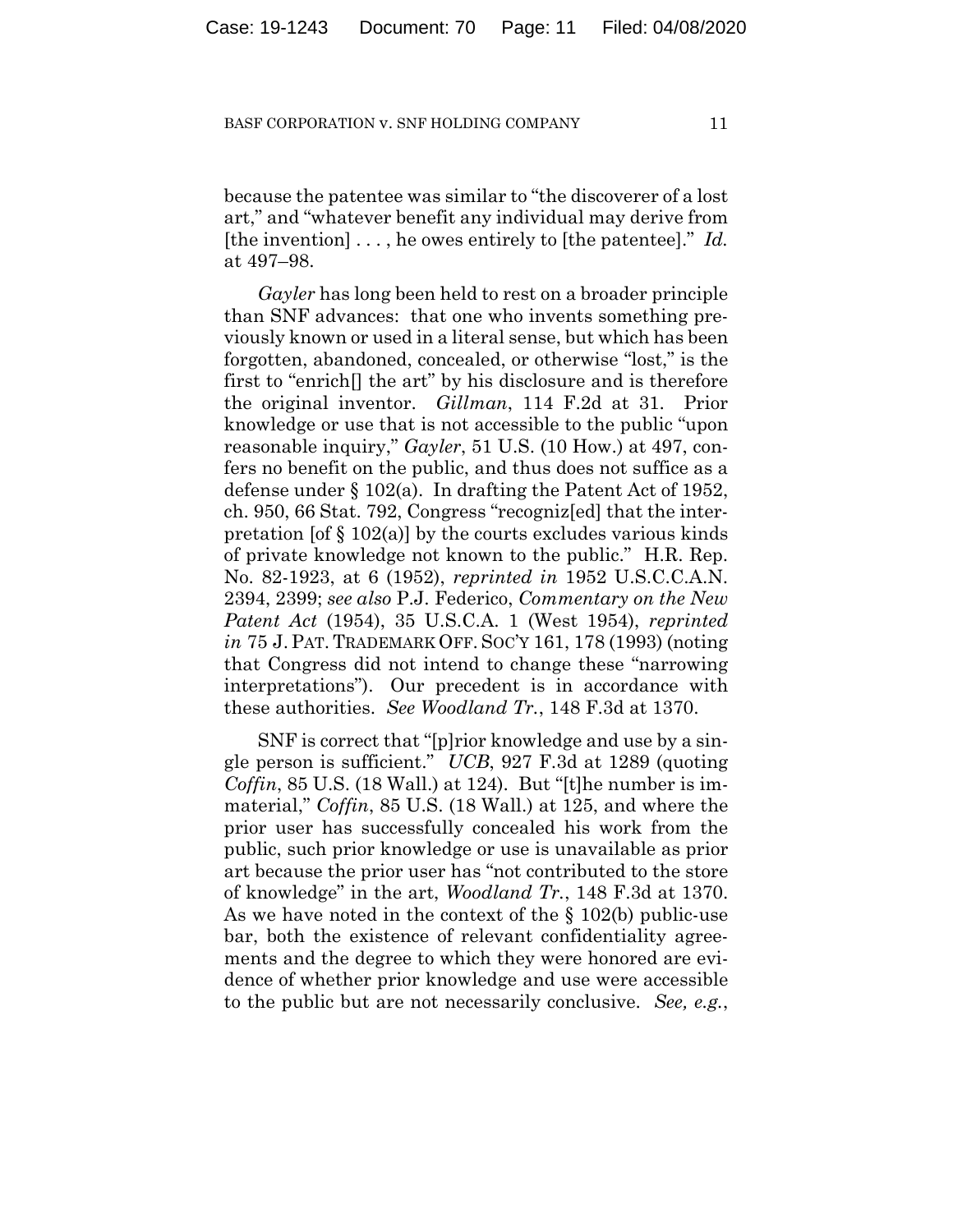*Bernhardt, L.L.C. v. Collezione Europa USA, Inc.*, 386 F.3d 1371, 1379 (Fed. Cir. 2004) (citing *Moleculon Research Corp. v. CBS, Inc.*, 793 F.2d 1261, 1266 (Fed. Cir. 1986), *overruled-in-part on other grounds by Egyptian Goddess, Inc. v. Swisa, Inc.*, 543 F.3d 665 (Fed. Cir. 2008) (en banc)).

The parties dispute the extent to which Sanyo's technical information and the performance of the Sanwet® Process at the Portsmouth plant were actually subject to confidentiality restrictions. SNF also argues that no evidence suggests Sanyo's employees, who were sent to the United States to assist in the Portsmouth plant's launch, were subject to the confidentiality obligations imposed on Celanese, its employees, and its agents. We conclude that the record reveals genuine issues of material fact as to whether the Sanwet® Process was "known or used" within the meaning of  $\S 102(a)$ , as set forth above.<sup>5</sup> We therefore reverse the district court's summary judgment of invalidity and remand for a determination of SNF's § 102(a) defense at trial.

# II. § 102(b) Public Use

BASF also argues that the district court's summary judgment on public use was in error. Specifically, BASF contends that the district court misinterpreted the publicuse bar of § 102(b) to apply to a third party's secret commercial use. BASF also maintains that the district court's other basis for its decision—that Celanese's use of the Sanwet® Process was not, in any event, secret—was erroneous because the record does not establish that members of the public could observe every step of the Sanwet® Process on tours Celanese gave of the Portsmouth plant or that it

<sup>5</sup> Our reversal of the district court's summary judgment decision on public use, *infra*, cites additional genuine issues of material fact that may also bear upon the factfinder's evaluation of SNF's § 102(a) defense.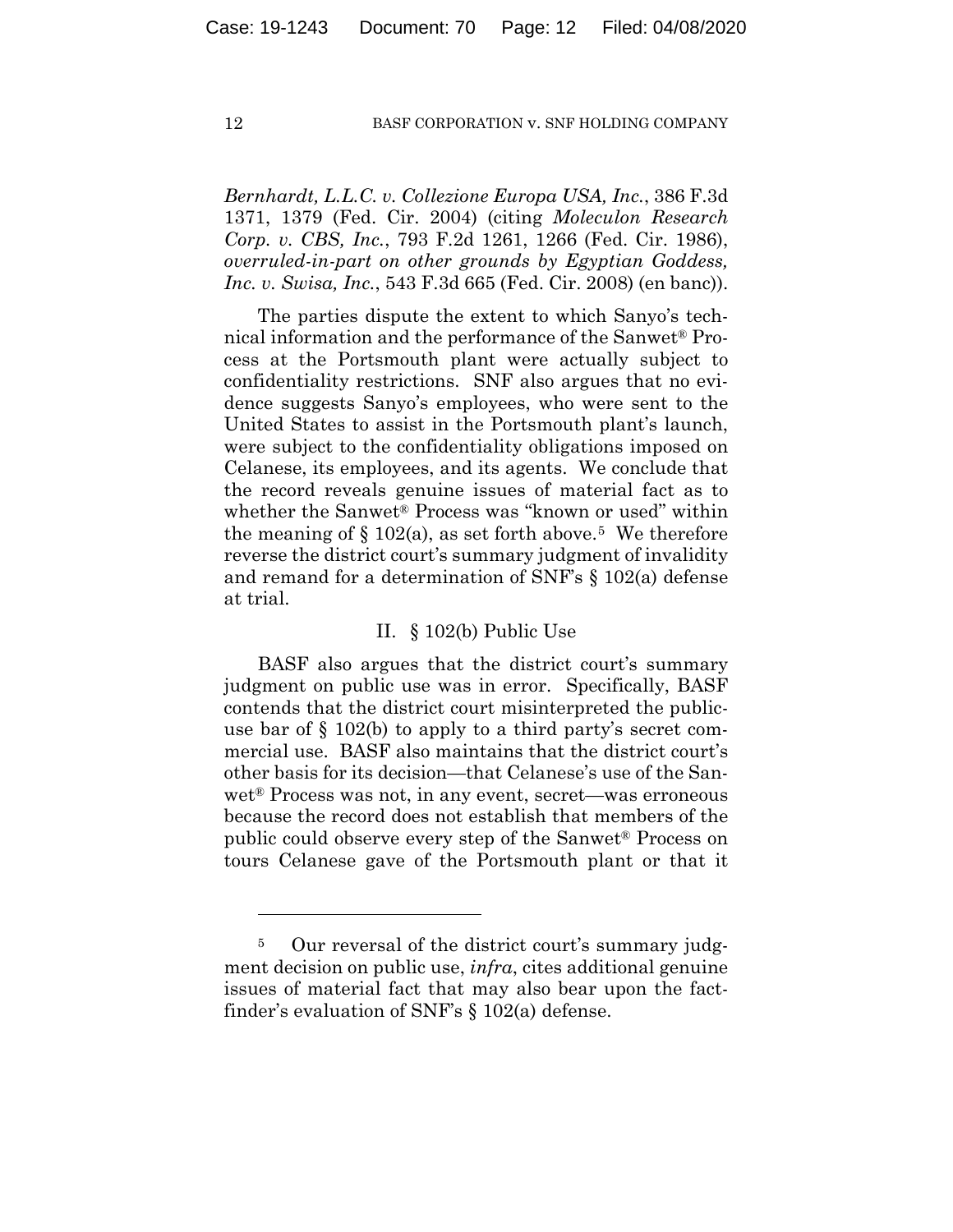could get such information from the newspaper articles the district court cited.

SNF responds that Celanese's use of the Sanwet® Process was public under the holding of *Electric Storage Battery Co. v. Shimadzu*, 307 U.S. 5, 20 (1939) ("The ordinary use of a machine or . . . process in a factory in the usual course of producing articles for commercial purposes is a public use."). SNF further contends that a third party's secret commercial use is a public-use bar regardless of its accessibility to the public.

We agree with BASF. In *Shimadzu*, the Supreme Court explained that the public-use bar applies to uses of the invention "not purposely hidden" and held that the use of a process in the ordinary course of business—where the process was "well known to the employees" and no "efforts were made to conceal" it from anyone else—is a public use. *Id.* at 20–21. In our public-use cases, we have applied the rule of *Shimadzu* to assess whether a use was successfully concealed or hidden and therefore inaccessible to the public. *See, e.g.*, *Motionless Keyboard Co. v. Microsoft Corp.*, 486 F.3d 1376, 1384–85 (Fed. Cir. 2007); *Invitrogen Corp. v. Biocrest Mfg., L.P.*, 424 F.3d 1374, 1382 (Fed. Cir. 2005); *New Railhead Mfg., L.L.C. v. Vermeer Mfg. Co.*, 298 F.3d 1290, 1297 (Fed. Cir. 2002); *W.L. Gore & Assocs., Inc. v. Garlock, Inc.*, 721 F.2d 1540, 1548–50 (Fed. Cir. 1983). If the use identified by the defendant was not successfully concealed or hidden from those who lack any "limitation or restriction, or injunction of secrecy," *Egbert v. Lippmann*, 104 U.S. (14 Otto) 333, 336 (1881), then it is a public use within the meaning of § 102(b). *But see, e.g.*, *City of Elizabeth v. Am. Nicholson Pavement Co.*, 97 U.S. 126, 133–37 (1877) (experimental use is not public use).

The parties disagree whether Celanese's use of the Sanwet® Process meets this standard. The district court cited evidence that Celanese had given tours of the Portsmouth plant to local officials, potential customers, and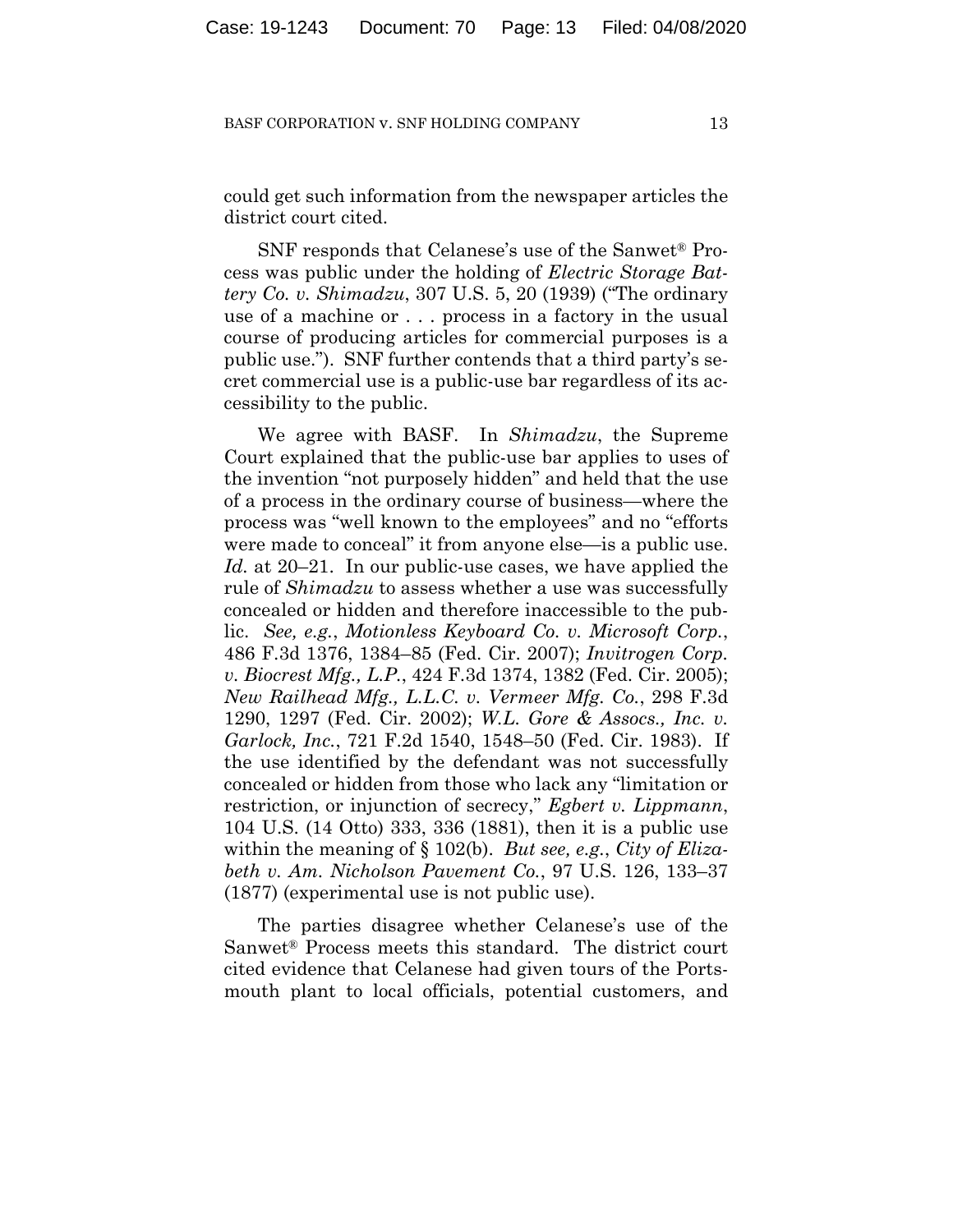members of the public and that newspaper articles and a commemoration video depicted the interior of the plant. *Decision*, slip op. at 28. BASF principally contends that, while certain elements of the claimed process were unquestionably made public—such as the shape of the conical taper—the rest were not, precluding a finding of public use. SNF responds that Celanese failed to fully conceal the process, which qualifies as public use as a matter of law.

We conclude that the district court erred in finding, on summary judgment, that the claimed process was publicly accessible. As an initial matter, we disagree with BASF that public use under § 102(b) requires a finding that the public was made aware of every limitation of the claimed process. Our precedent is clear that a factfinder should consider whether certain elements of the claimed invention were already in the public domain at the time of the alleged public-use or on-sale activity. Thus, we have held that § 102(b) "does not require a strict identity between the claimed invention and the device involved in the public use or on sale activities;" it only requires that "the differences between the claimed invention and the device used or sold would have been obvious to one skilled in the art." *In re Smith*, 714 F.2d 1127, 1137 n.13 (Fed. Cir. 1983) (citing *In re Corcoran*, 640 F.2d 1331, 1333 (CCPA 1981)); *see also In re Blaisdell*, 242 F.2d 779, 783 (CCPA 1957) (finding public use even where some elements of the invention are by their nature concealed from view) (citing *Hall v. Macneale*, 107 U.S. (17 Otto) 90, 96–97 (1883)).

But, on this record, genuine issues of material fact prevent entry of summary judgment on SNF's public-use defense. Neither party disputes that members of the public were given access to the Portsmouth plant on numerous occasions, where they could view the shape of the conical taper, and that no evidence suggests that any of these guests was a skilled artisan. The parties dispute whether the remaining elements of the Sanwet® Process were known, and to the extent they were not, whether they were concealed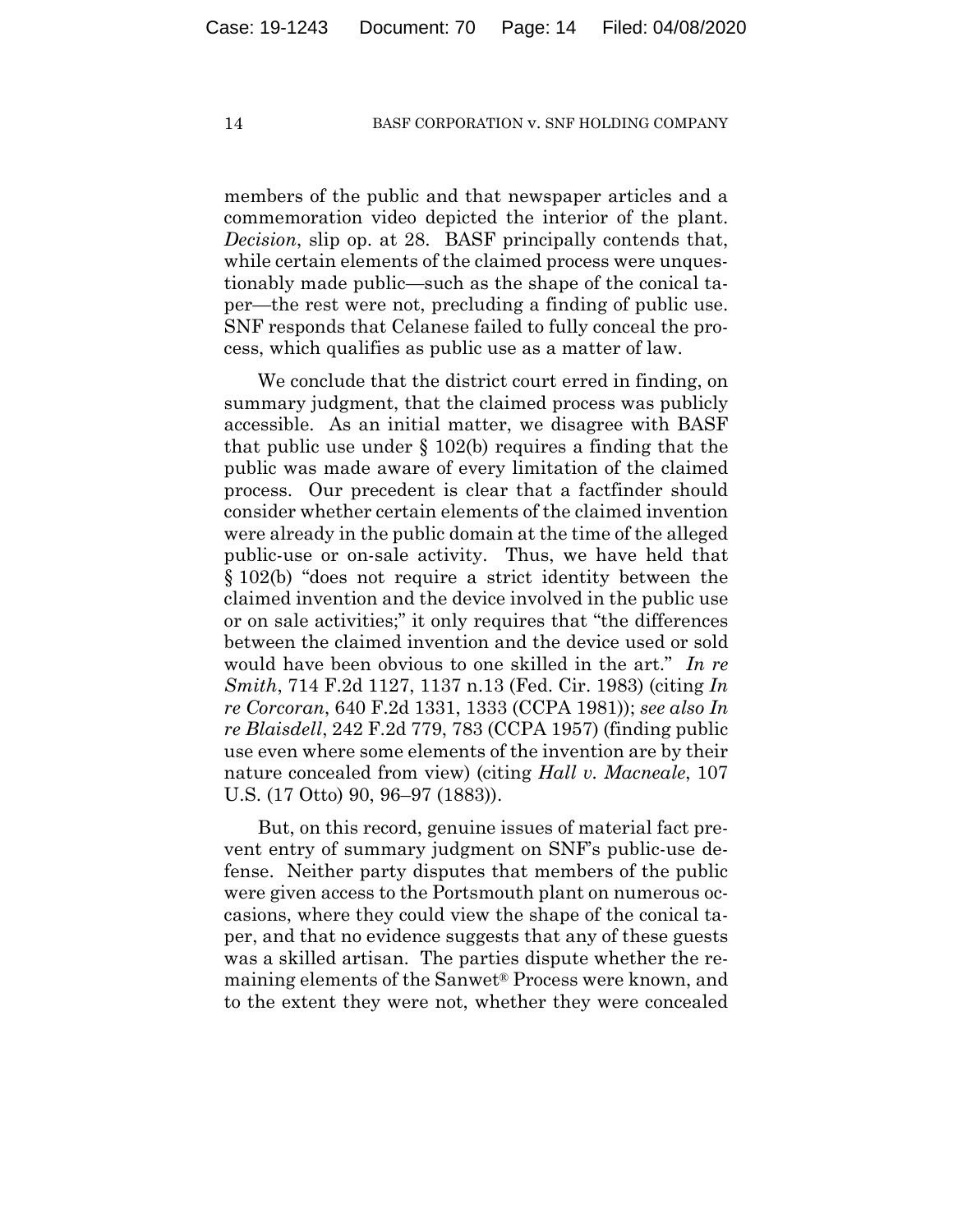from the public on these tours, in newspaper articles, and in the commemoration video. While the public-use inquiry is often context-specific, we have identified factors which may, in a given case, prove relevant. *See, e.g.*, *Dey, L.P. v. Sunovion Pharm., Inc*, 715 F.3d 1351, 1355–56 (Fed. Cir. 2012) (the nature of the activity that occurred in public, public access to and knowledge of the public use, existence of an actual or implied confidentiality obligation, and the relevant skill and knowledge of observers (citations omitted)). A factfinder would be entitled to make reasonable inferences about these activities in deciding whether Celanese's use of the Sanwet® Process was a public use, and summary judgment is therefore improper. *See id.* at 1357 ("The 'public use' inquiry is replete with factual considerations . . . ."); *Barry v. Medtronic, Inc.*, 914 F.3d 1310, 1327 (Fed. Cir. 2019) (acknowledging that the jury is permitted to make reasonable inferences about public accessibility and confidentiality).

SNF's second contention—that a third party's commercial exploitation of a secret process creates a *per se* publicuse bar to another inventor—is simply wrong. In *Gore*, this court held that a third party's sale of products made by a secret process, more than one year before the critical date, does not create a bar to another inventor patenting the process. 721 F.2d at 1550 (citing *Metallizing*, 153 F.2d 516).

In *Metallizing*, the defendant raised a public-use defense based on the patentee's earlier commercial exploitation of his then-secret process. Judge Learned Hand, writing for the Second Circuit, recognized that a secret process was neither "publicly" used, nor itself on sale, under a literal construction of § 102(b). Nevertheless, he reasoned that an inventor's commercial exploitation of the secret process squarely implicated the Supreme Court's rationale for creating the statutory bars in the first place, *see Pennock*, 27 U.S. (2 Pet.) 1, and that the statute would be frustrated were such an exception recognized. *Metallizing*, 153 F.2d at 519–20. Thus, the Second Circuit held that an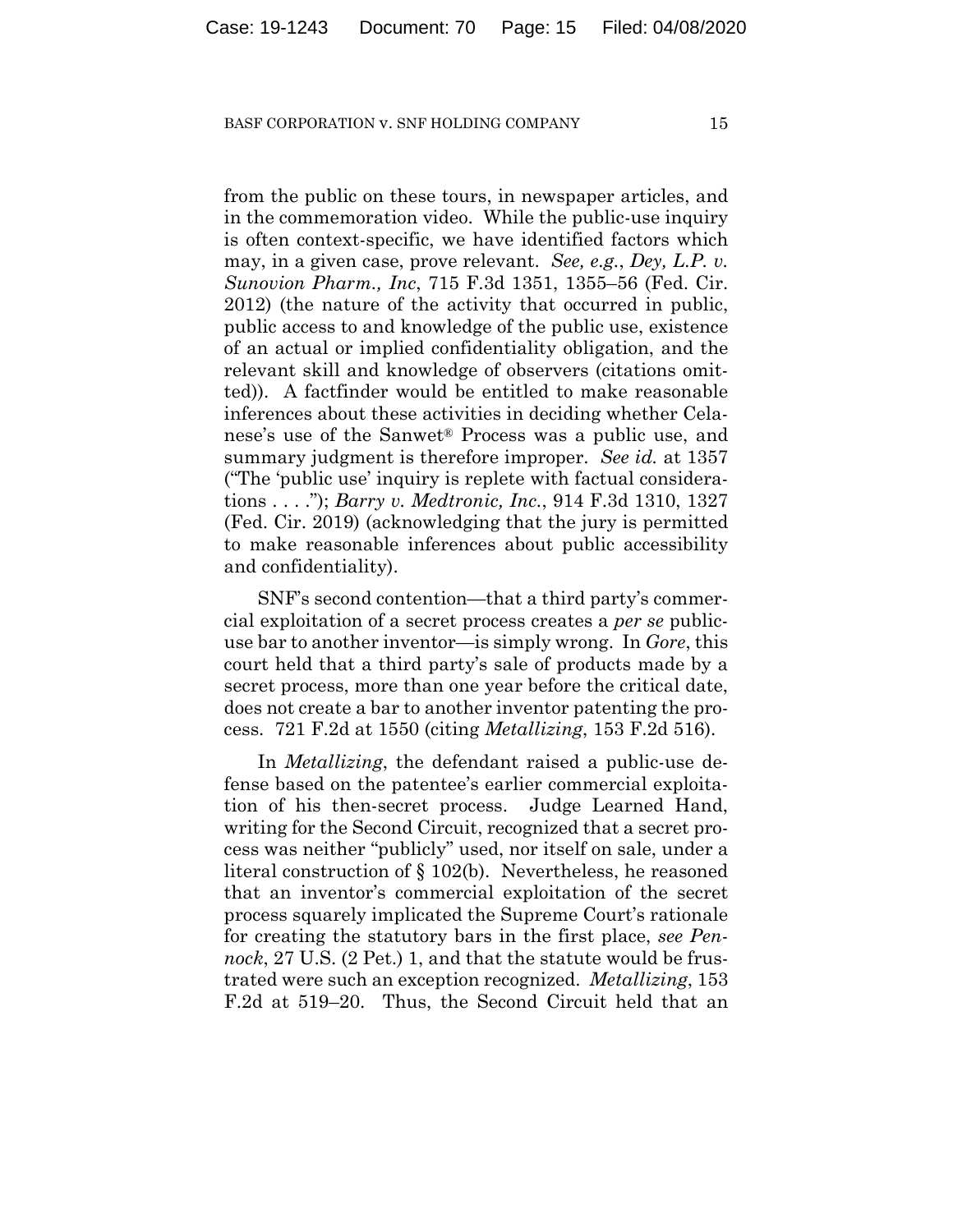inventor's commercial exploitation of his invention before the critical date created a public-use bar—"regardless of how little the public may have learned about the invention." *Id.* at 520 ("[I]t is a condition upon an inventor's right to a patent that he shall not exploit his discovery competitively after it is ready for patenting; he must content himself with either secrecy, or legal monopoly."). At the same time, *Metallizing* reaffirmed the holding of *Gillman*, 114 F.2d at 30–31, that such exploitation by a third party does not create a public-use bar. 153 F.2d at 518–19. The *Metallizing* rule was subsequently adopted as precedent by this court in *Gore*, 721 F.2d at 1550. 6 *See also Pfaff v. Wells Elecs., Inc.*, 525 U.S. 55, 68–69 (1998) (citing the *Metallizing* rule); *Bonito Boats, Inc. v. Thunder Craft Boats, Inc.*, 489 U.S. 141, 149 (1989) (same).

Nevertheless, SNF argues that *Metallizing* forfeiture is equally applicable to third-party secret uses, citing our decision in *Invitrogen Corporation v. Biocrest Manufacturing, L.P.*, 424 F.3d 1374 (Fed. Cir. 2005). SNF is mistaken. *Invitrogen* concerned a patentee that had used its process for internal purposes before seeking a patent. We reversed the district court's finding of public use because the process had been successfully concealed until after the critical date. *Id.* at 1379. We also noted that the *Metallizing* rule was inapplicable in that case because the record showed that Invitrogen never commercially exploited the process or

<sup>6</sup> Unsurprisingly, given its judicial provenance, the *Metallizing* rule has been variously applied by this court as a public-use bar and as an on-sale bar. *Compare Kinzenbaw v. Deere & Co.*, 741 F.2d 383, 390 (Fed. Cir. 1984) (public-use), *with Quest Integrity USA, LLC v. Cokebusters USA Inc.*, 924 F.3d 1220, 1227 (Fed. Cir. 2019) (on-sale). For the purposes of this appeal, we treat it as the district court did—as a public-use bar.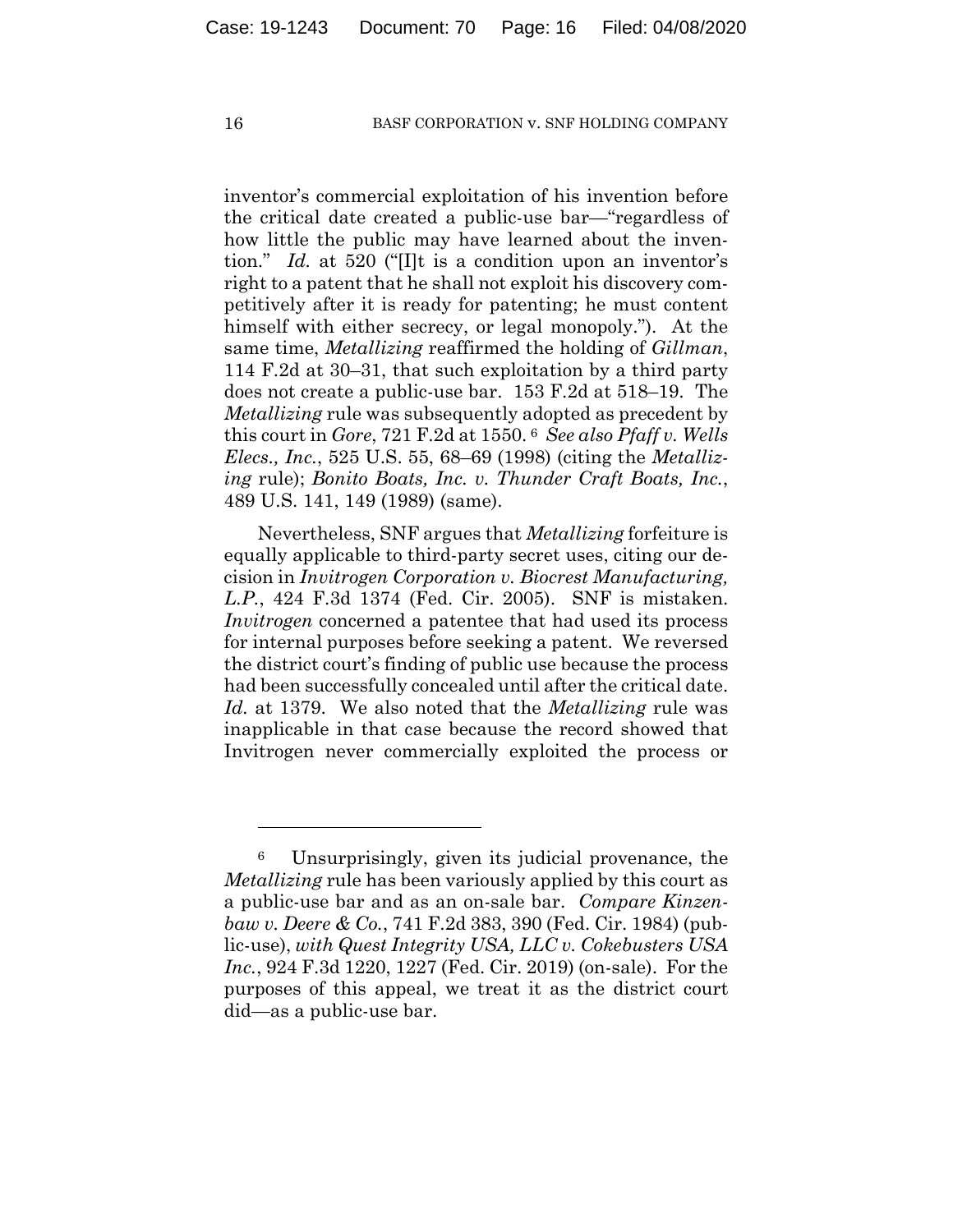attempted to do so. *Id.* at 1382–83. *Invitrogen* did not concern third-party public use at all.7

Moreover, as we reasoned in *Gore*, extending the *Metallizing* rule to third-party public use, as SNF urges, is inconsistent with § 102(b). The primary reasons for the statutory bars are to prevent the public from being deprived of that which it has come to rely on as publicly available, to encourage prompt disclosure of inventions, and to prevent effective extension of patent term by gamesmanship. *See TP Labs., Inc. v. Prof. Positioners, Inc.*, 724 F.2d 965, 968 (Fed. Cir. 1984). The *Metallizing* rule as it stands fulfills the latter two imperatives, and it is not inconsistent with the first because a secret process is not in the public domain in the first place. *See, e.g.*, *Gore*, 721 F.2d at 1550 (patent law favors the later inventor who shares his knowledge with the public over the prior inventor who conceals his invention).8

It also appears that Congress has considered the implications of patenting secret processes, which prior innovators might often choose to conceal as trade secrets, and addressed the issue. As part of the AIA, § 5, 125 Stat. 284, 297–99, Congress revised 35 U.S.C. § 273 to create a prioruse defense for a defendant that "commercially used" a claimed "process" or "machine, manufacture, or composition of matter used in a manufacturing or other commercial process" "at least 1 year" before the earlier of the effective filing date of the claimed invention or a previous disclosure

<sup>7</sup> SNF also misreads *J.A. LaPorte, Inc. v. Norfolk Dredging Co.*, 787 F.2d 1577 (Fed. Cir. 1986), to conflict with *Gore*. In that case, we held only that a third party's secret sale of a device created an on-sale bar to a later inventor's patent on the same device—an unremarkable proposition, *see, e.g.*, *Helsinn Healthcare S.A. v. Teva Pharm. USA, Inc.*, 139 S. Ct. 628 (2019).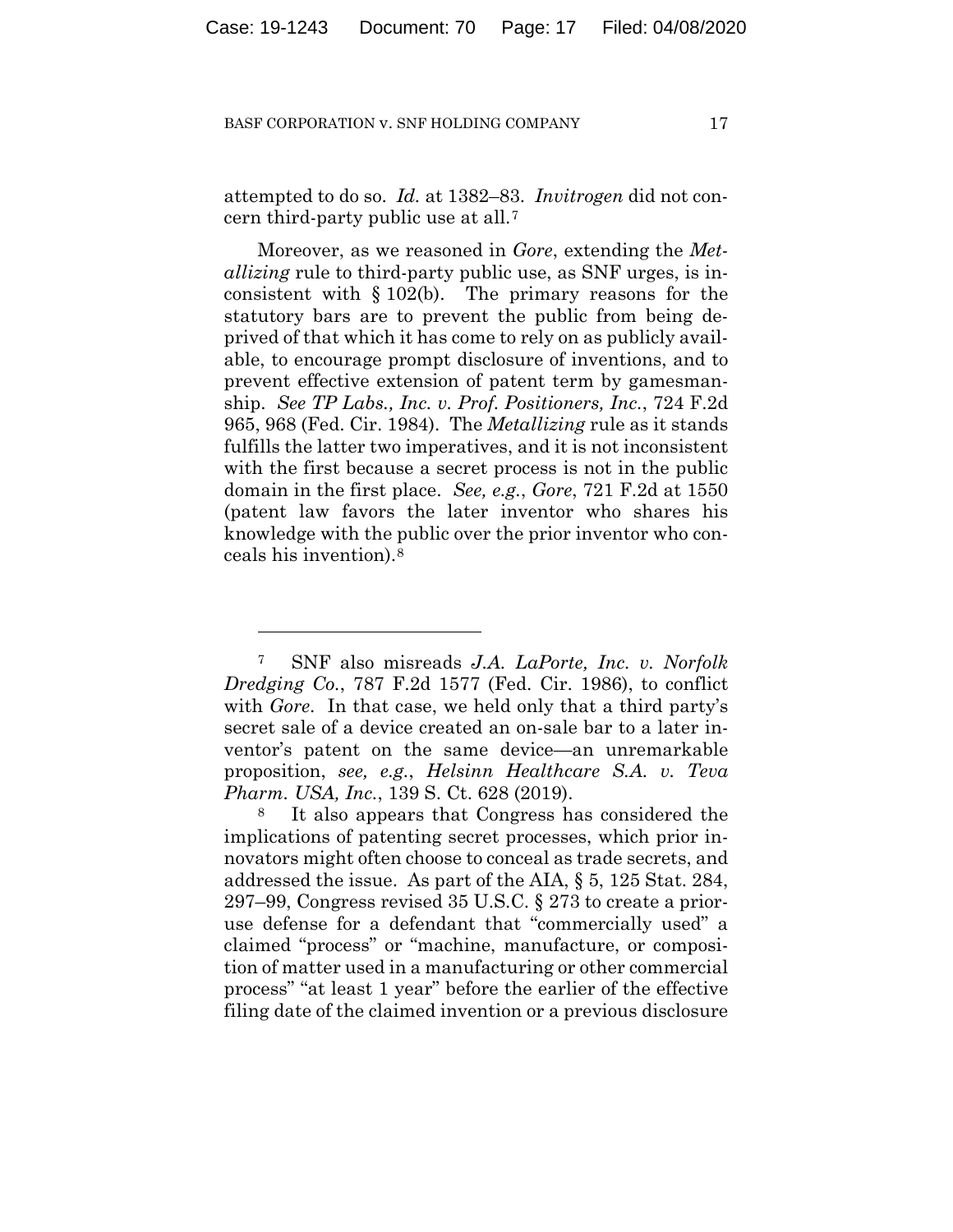In summary, we reverse the district court's summary judgment of invalidity and remand for determination of SNF's public-use defense at trial.

# III. § 102(b) On Sale

BASF further requests reversal of the district court's decision on SNF's § 102(b) on-sale defense. It argues that the agreement between Sanyo and Celanese to license the Sanwet® Process was not a sale under *In re Kollar*, 286 F.3d 1326 (Fed. Cir. 2002). BASF further denies that Hoechst's acquisition of Celanese in 1987, including the operational Portsmouth plant, constitutes a sale of the process.

SNF responds that the facts of this case differ from those in *Kollar*. It emphasizes that the Sanwet® Process was fully operational at the time of the license and Sanyo was contractually obligated to help Celanese meet performance guarantees for the Portsmouth plant. SNF submits that *Minton*, 336 F.3d 1373, cited by the district court, held that the on-sale bar applies to a conveyance of a product that enables the recipient to perform a laterclaimed process, and it argues that *Minton* controls this case. Alternatively, SNF argues that we should affirm the district court's judgment because Hoechst's acquisition of Celanese separately placed the Sanwet® Process on sale.

We agree with BASF that the district court's judgment must be reversed. Neither the Sanyo-Celanese license agreement nor the 1987 Hoechst acquisition of Celanese is a sale of the invention within the meaning of § 102(b).

An invention is "on sale" under § 102(b) when it is "the subject of a commercial offer for sale," and is ready for patenting. *Pfaff*, 525 U.S. at 67. The invention itself must be sold or offered for sale, and the mere existence of a

thereof. A successful prior-use defense, however, does not necessarily establish invalidity. 35 U.S.C. § 273(g).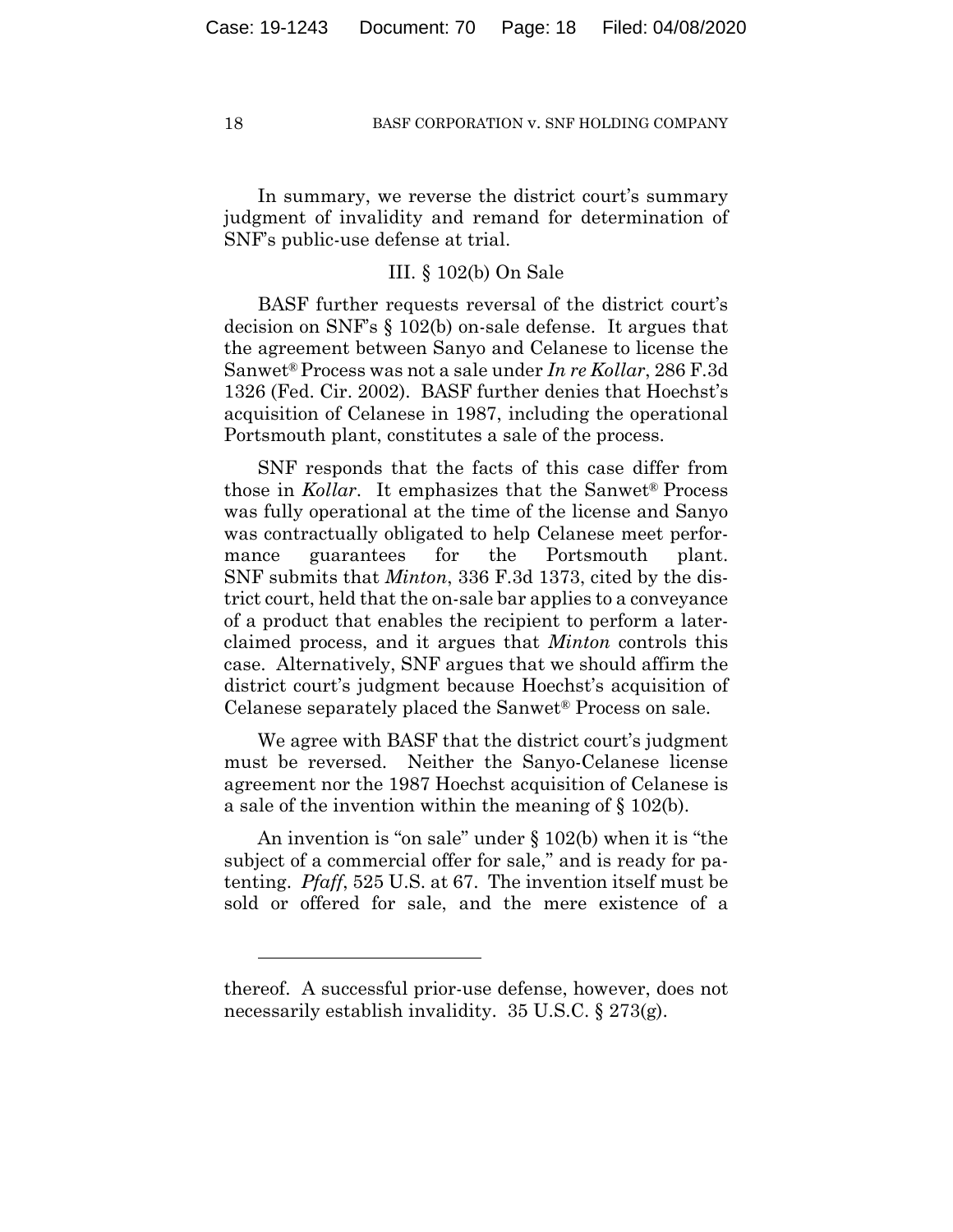"commercial benefit . . . is not enough to trigger the on-sale bar" on its own. *Medicines Co. v. Hospira, Inc.*, 827 F.3d 1363, 1373 (Fed. Cir. 2016) (en banc). To determine whether such a commercial sale or offer for sale has occurred, we look to how those terms are defined in the Uniform Commercial Code. *Id.* at 1365, 1375 ("[T]he Uniform Commercial Code describes a 'sale' as 'the passing of title from the seller to the buyer for a price.' U.C.C.  $\S 2\n-106(1)$ ."); *Group One, Ltd. v. Hallmark Cards, Inc.*, 254 F.3d 1041, 1048 (Fed. Cir. 2001) ("[A] commercial offer for sale [under § 102(b) is] one which the other party could make into a binding contract by simple acceptance (assuming consideration)  $\ldots$  .").

But we have often recognized that "[a] process, however, is a different kind of invention; it consists of acts, rather than a tangible item," *Kollar*, 286 F.3d at 1332, as is contemplated by the U.C.C.'s definition of sale. Yet, in certain circumstances, a process may be sold in a manner which triggers the on-sale bar. For example, performing the process itself for consideration is sufficient. *See Scaltech, Inc. v. Retec/Tetra, LLC*, 269 F.3d 1321, 1328–29 (Fed. Cir. 2001) (offer to perform process for treating oil refinery waste placed the invention on sale). So is a patentee's sale of a product made by his later-patented process, *i.e.*, the *Metallizing* rule. *D.L. Auld Co. v. Chroma Graphics Corp.*, 714 F.2d 1144, 1147–48 (Fed. Cir. 1983) (applying the *Metallizing* rule as an on-sale bar).

In *Kollar*, this court decided that a chemical process for preparing peroxides was not placed on sale by the patentee's contract with Celanese, which called for Kollar to license his future patents covering the invention, provide Celanese with technical "know-how" for implementing the process, and to coordinate possible future commercialization, in exchange for a royalty. We first explained that no products made using Kollar's process had ever been sold or offered for sale, and, as a result, potential plans to commercialize the invention in the future were irrelevant. 286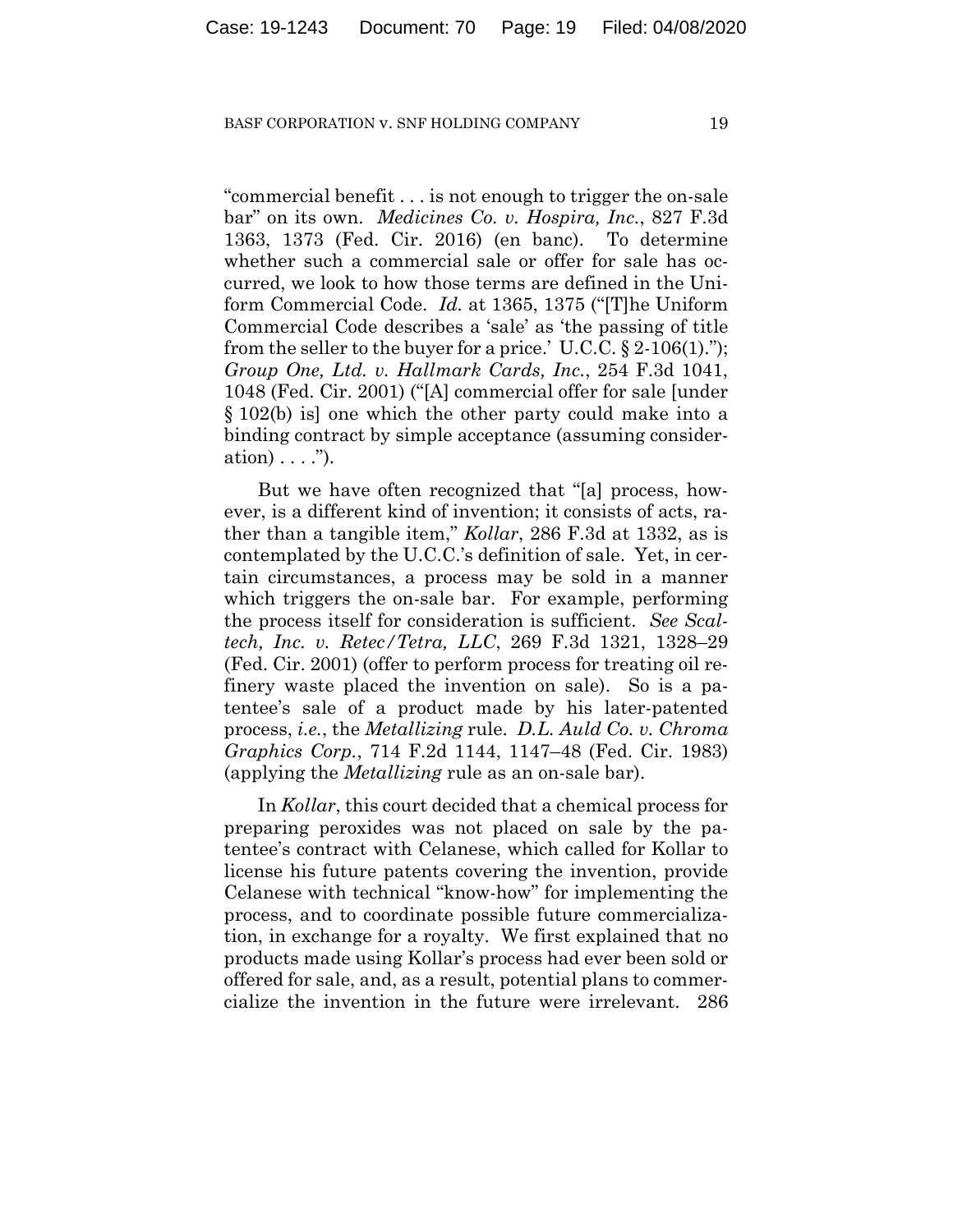F.3d at 1330–31. Absent such a forfeiture, *D.L. Auld*, 714 F.2d 1144, the arrangement amounted to an ordinary license agreement. Thus, the holding of *Kollar* rested on the well-established principle that the grant of a license to practice a patented invention, with or without accompanying technical information, does not itself create an on-sale bar. *Id.* at 1333; *see Mas-Hamilton Grp. v. LaGard, Inc.*, 156 F.3d 1206, 1216–17 (Fed. Cir. 1998); *Moleculon*, 793 F.2d at 1267.

Shortly thereafter, we decided *Minton*, which concerned a computer system programmed to facilitate securities trading and methods of doing so using the claimed system. We held there that, unlike the transaction at issue in *Kollar*, Minton's lease of his trading system to a local brokerage firm raised an on-sale bar against his method claims because the system substantially "embod[ied] the claimed method." 336 F.3d at 1378; *see also J.A. LaPorte*, 787 F.2d at 1583.

As the Supreme Court observed, in the context of the patent exhaustion doctrine, a product and methods of using that product "may approach each other so nearly that it will be difficult to distinguish the process from the function of the apparatus." *Quanta Comput., Inc. v. LG Elecs., Inc.*, 553 U.S. 617, 629 (2008) (quoting *United States ex rel. Steinmetz v. Allen,* 192 U.S. 543, 559 (1904)). In that circumstance, where a product "embodie[s] essential features of [the] patented invention," *Quanta*, 553 U.S. at 632 (quoting *United States v. Univis Lens Co.*, 316 U.S. 241, 249–51 (1942)), a sale of the product is tantamount to a sale of the process performed by that product and thus creates an onsale bar to the process claims as well. *See Minton*, 336 F.3d at 1377–78.

Under these precedents, it is clear that *Kollar* governs this case. The Sanyo-Celanese agreement provided Celanese with a license to practice the Sanwet® Process, exhaustive technical information about performing it, and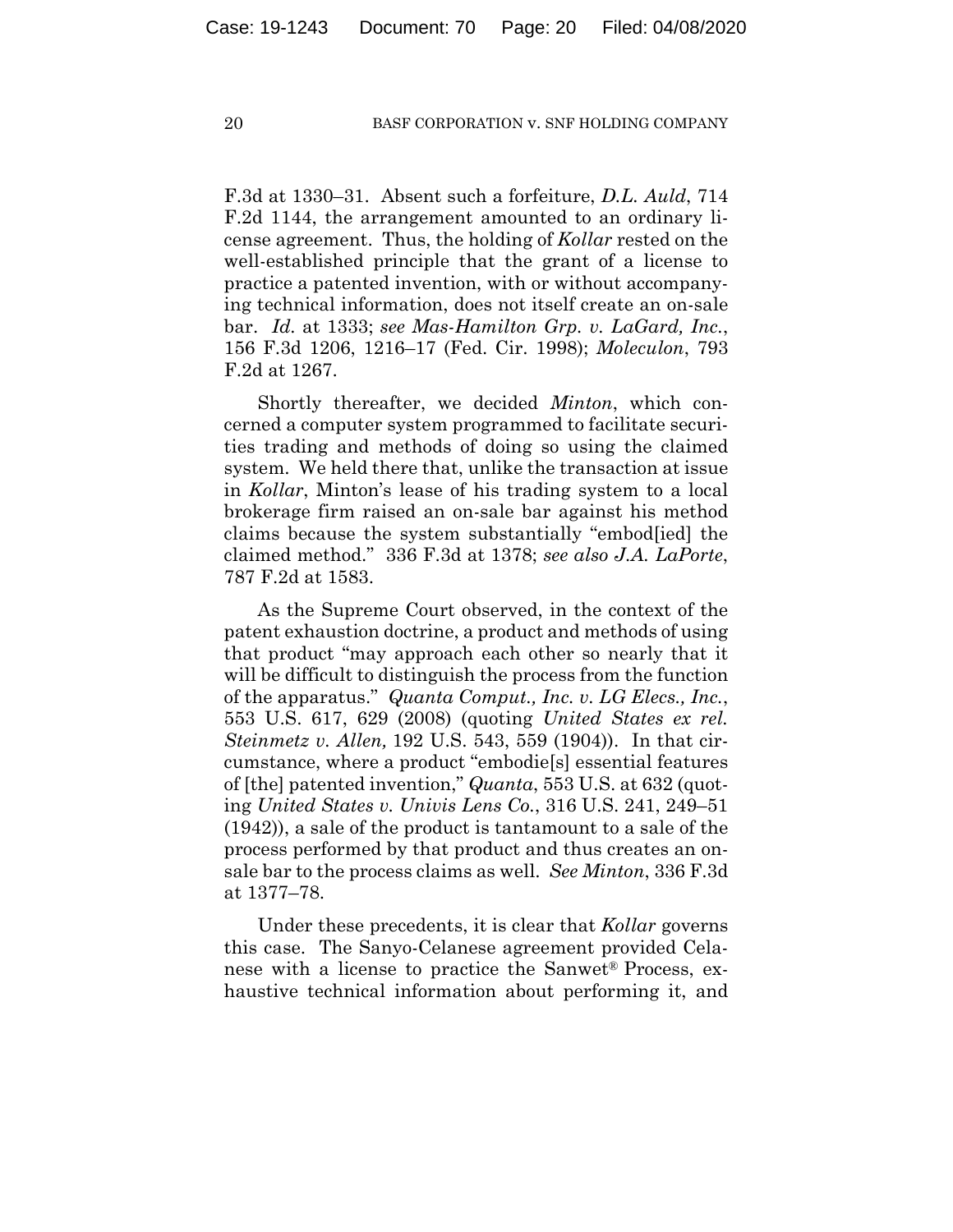the in-person assistance of Sanyo's employees. This agreement differs from Kollar's license agreement with Celanese only to the extent that Sanyo might have provided Celanese with more assistance to enable it to perform the claimed process, but it was not a sale of the Sanwet® Process.

The district court's error arose from its misunderstanding of our holding in *Minton*—as does SNF's for that matter. As we explained above, *Minton* did not hold that transmitting information about an operative process to enable a licensee to perform it invokes the on-sale bar. The on-sale bar does not turn on whether or not the patentee's process information and assistance are helpful to the licensee or whether the licensee is capable of performing the licensed process. Unlike in *Minton*, the essential features of the claimed process here were not embodied in a product sold or offered for sale before the critical date.

Finally, we reject SNF's argument for its alternative ground of affirmance. Hoechst's acquisition of Celanese did not create an on-sale bar for the same reason that the Sanyo-Celanese license did not: there was no product sold as part of the transaction that embodied the essential features of the Sanwet® Process. While SNF argues that either the Portsmouth plant itself or the plant's equipment used to perform the Sanwet® Process is such a product, we disagree. The record contains no indication that the equipment substantially embodies the claimed process; indeed, SNF's declarant asserted that the reactors used were "conventional polymerizing vessel[s]." J.A. 4219. In other words, the equipment was capable of numerous uses apart from its use in the Sanwet® Process and therefore does not substantially embody the essential features of the '329 patent claims. *See Quanta*, 553 F.3d at 631–32. It follows, *a fortiori*, that neither does the entire Portsmouth plant or all of Celanese as it existed before its acquisition by Hoechst. For a typical acquisition such as this, the purchase of a company is not, under the patent law,